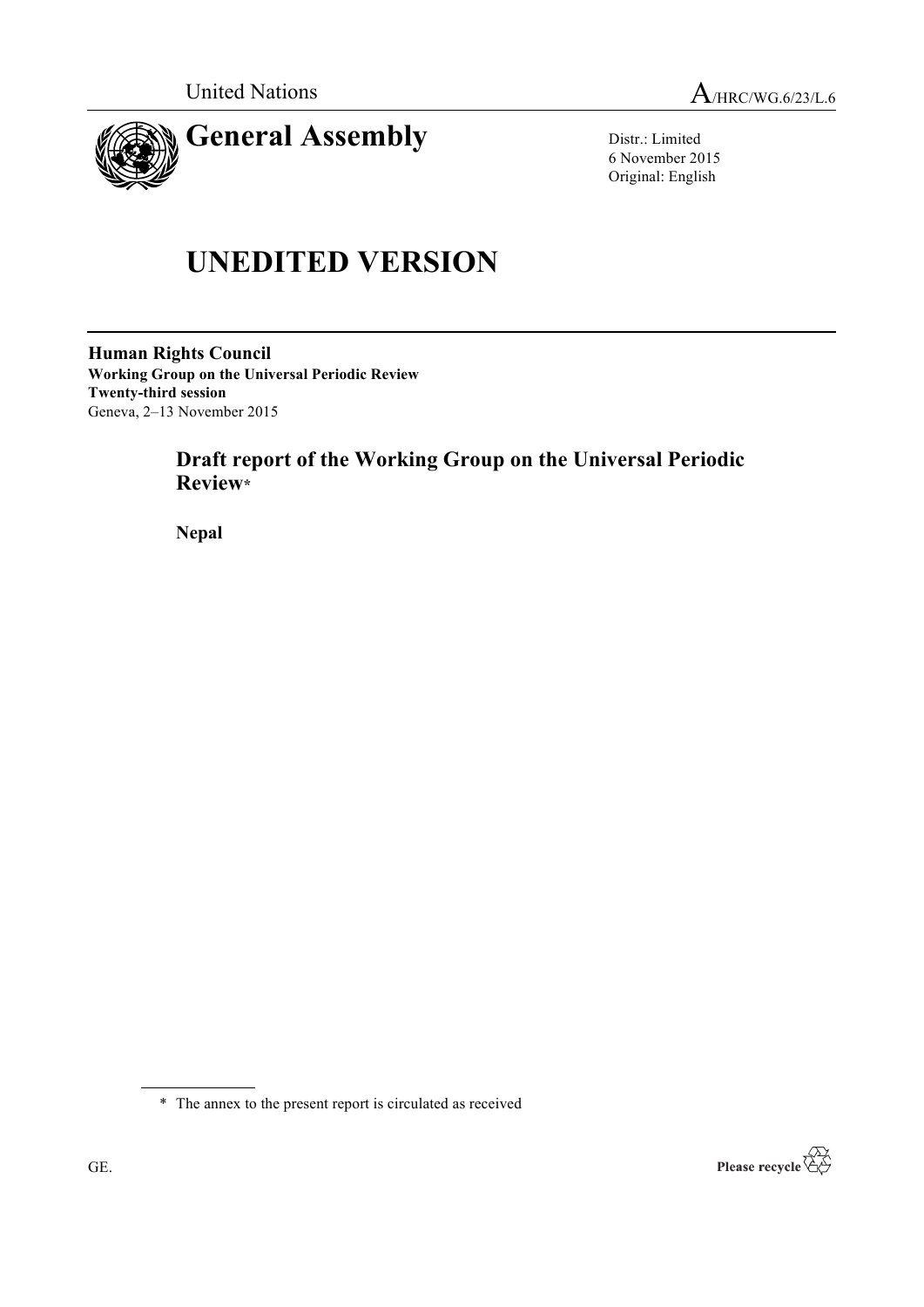### **A/HRC/WG.6/23/L.6**

# Contents

|       |             | Paragraphs | Page          |
|-------|-------------|------------|---------------|
|       |             | $1 - 4$    | 3             |
|       |             | $X-X$      | X             |
|       | $A_{\cdot}$ | $X-X$      | X             |
|       | B.          | $X-X$      | X             |
| П     |             | $5 - 18$   | $\mathcal{L}$ |
| Annex |             |            |               |
|       |             |            |               |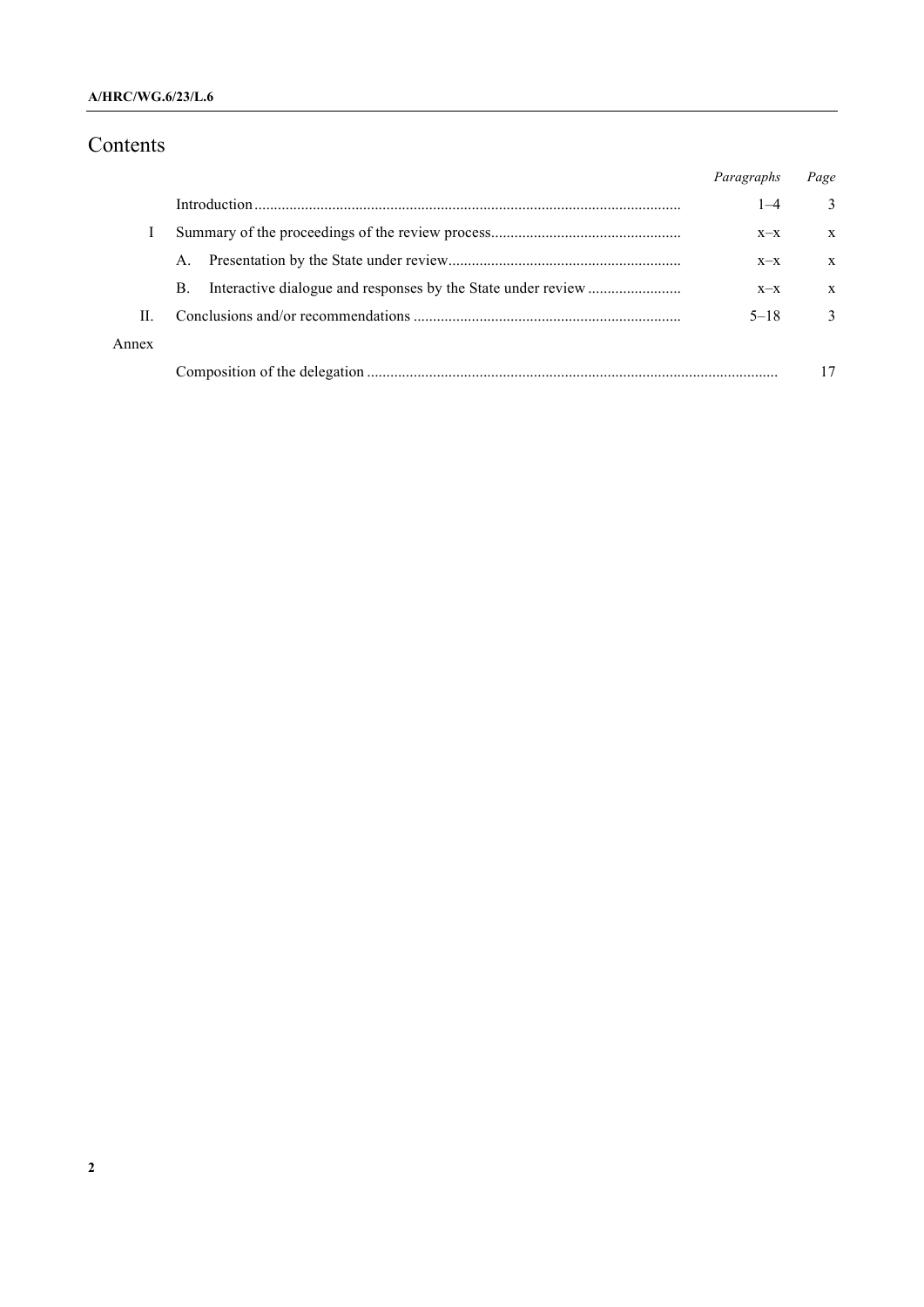# **Introduction**

1. The Working Group on the Universal Periodic Review (UPR), established in accordance with Human Rights Council resolution 5/1 of 18 June 2007, held its twentythird session from 2 to 13 November 2015. The review of Nepal was held at the sixth meeting on 4 November 2015. The delegation of Nepal was headed by the Hon. Deputy Prime Minister and Minister for Foreign Affairs, Mr. Kamal THAPA. At its tenth meeting held on 6 November 2015, the Working Group adopted the report on Nepal.

2. On 13 January 2015, the Human Rights Council selected the following group of rapporteurs (troika) to facilitate the review of Nepal: Latvia, Qatar and Morocco.

3. In accordance with paragraph 15 of the annex to resolution 5/1 and paragraph 5 of the annex to resolution 16/21, the following documents were issued for the review of Nepal:

(a) A national report submitted/written presentation made in accordance with paragraph 15 (a) (A/HRC/WG.6/23//NPL/1);

A compilation prepared by the Office of the United Nations High Commissioner for Human Rights (OHCHR) in accordance with paragraph 15 (b) (A/HRC/WG.6/23//NPL/2);

(c) A summary prepared by OHCHR in accordance with paragraph 15 (c) (A/HRC/WG.6/23//NPL/3).

4. A list of questions prepared in advance by Belgium, Czech Republic, Germany, Switzerland, Norway, Slovenia, Sweden, United Kingdom of Great Britain and Northern Ireland, Liechtenstein, Mexico, Spain, Kenya was transmitted to Nepal through the troika. These questions are available on the extranet of the Working Group.<sup>1</sup> Additional questions raised during the dialogue by Montenegro, Paraguay, Uganda, United Arab Emirates, Belgium and Hungary are summarized in section I.B below.

## **I. Summary of the proceedings of the review process**

#### **A. Presentation by the State under review**

5. Extending the warm greetings from the people and the Government, the head of the delegation indicated that Nepal was proud about the recent promulgation of their new Constitution, which marked the conclusion of the peace process initiated in 2006, and a new journey towards peace, stability and prosperity.

6. Nepal was pleased to have the opportunity of the second review under the UPR to present Nepal's efforts towards fulfilling its international obligations and commitments on human rights, update on the status of implementation of recommendations, achievements, challenges and constraints. Nepal looked forward to a productive interactive dialogue.

7. A new Constitution was promulgated on 20 September 2015. It has been made possible by the democratic exercises conducted in an inclusive, transparent and participatory manner giving due consideration to Nepal's vast diversity.

8. It has institutionalized the federal democratic system of governance, paving the way for political stability, sustainable peace and economic prosperity. The new constitution

<sup>1</sup> http://www.ohchr.org/EN/HRBodies/UPR/Pages/NPSession23.aspx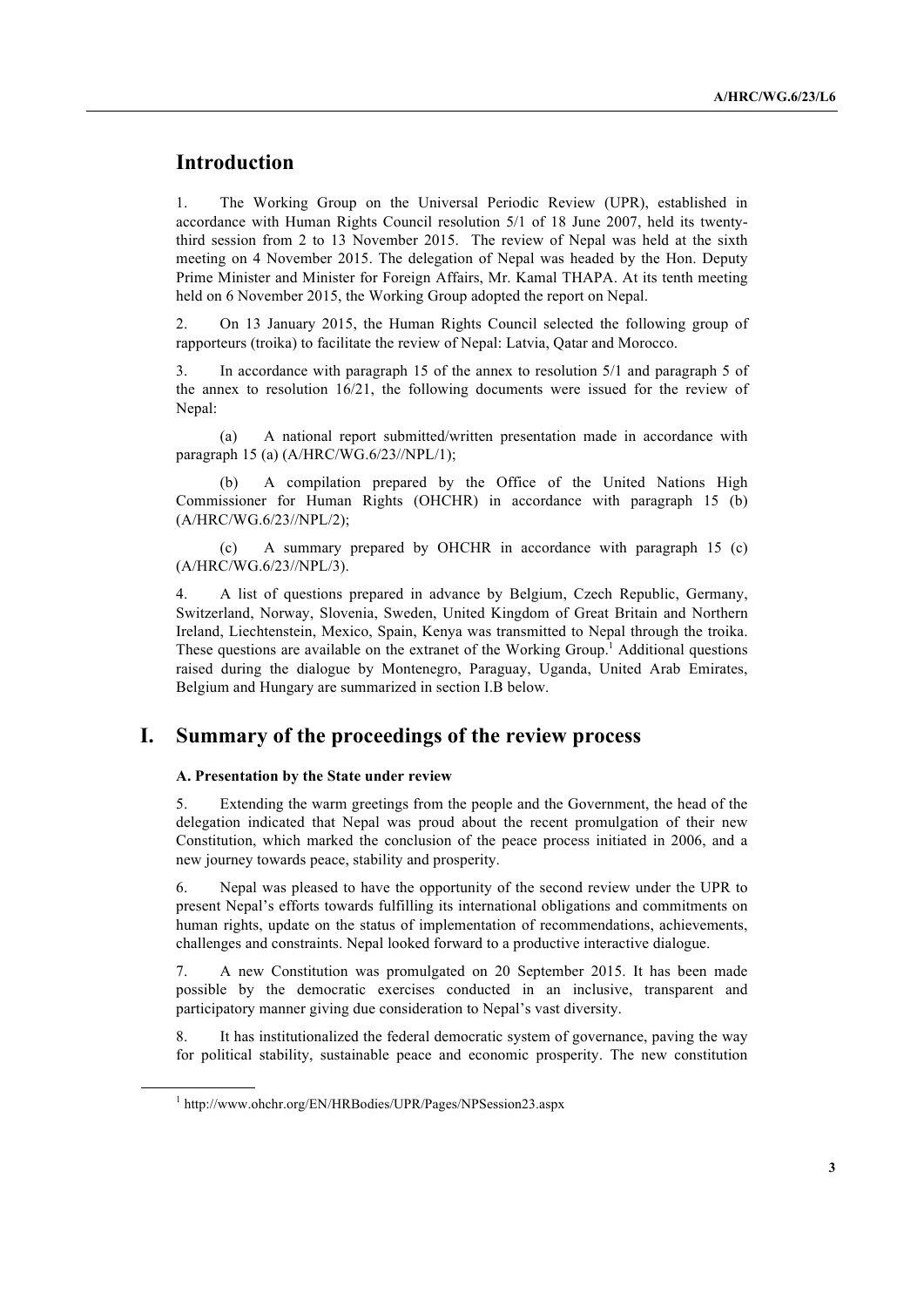guarantees substantive equality, and promotes human dignity, identity, and opportunity for all by ending all forms of discrimination and inequalities, embracing multi-ethnic, multilingual, multi-cultural and diverse geographical specificities.

9. It aims to create an egalitarian society on the basis of the principles of proportional inclusion and participation. The proportional electoral system, inclusive representation of marginalized and disadvantaged communities in all State organs, positive discrimination and special provisions with regard to rights of women, Dalits, Madheshis, Indigenous people, Tharus, Muslims, Persons with Disabilities, and minorities have been guaranteed in the Constitution.

10. The constitution has ambitiously broadened the scope of fundamental rights by ensuring a wide range of economic, social and cultural rights, and a framework for progressive realization of socio-economic rights.

11. The new constitution has been significantly progressive in eliminating gender-based discrimination as well as empowering women through enhanced representation.

12. It established and further strengthened various Commissions as independent constitutional bodies such as the National Women Commission, National Dalit Commission, National Inclusion Commission, Indigenous people and Nationalities Commission, Madheshi Commission, Tharu Commission, and Muslim Commission.

13. The Government is committed to building on the new constitution for the continued promotion and protection of human rights with necessary legal, institutional and administrative mechanisms.

14. The operationalization of the Truth and Reconciliation Commission as well as Commission on Enforced Disappearances also reflects Nepal's commitment to addressing the serious violation of human rights committed during the period of conflict, ending impunity and providing justice to victims as well as promoting sustainable peace, harmony and reconciliation in society.

15. The free media, active civil society as well as the ever-growing awareness of the general people about their rights continue to strengthen the human rights environment in the country.

16. The National Human Rights Commission assumes a central role in the protection and promotion of human rights with responsibility for independent investigation into all human rights violations as well as for overall monitoring of the human rights situation.

17. In the last four years after the first UPR, the country has been able to accomplish significant progresses. The rights-based approach has become an important consideration in every aspect of national life. By formulating an Action Plan on the implementation of UPR recommendations received in 2011, Nepal set stage for more effective outcomes of important human rights issues.

18. The major accomplishments, the conclusion of the peace process and historic political transition in particular, have been nationally driven. Nepal is confident of its ability to resolve any conflicting issue with its own efforts and through peaceful means. It is with this conviction that the new Government is engaged in dialogue with the Madheshbased political parties to win their confidence and resolve the differences within the constitutional framework. The Constitution of Nepal is a living and dynamic document that can be amended in accordance with the needs and aspirations of the people.

19. Nepal is currently at a very delicate situation resulting from the obstructions of essential supplies at the border points that has adversely affected the lives and the livelihood of the entire population as well as education, health, trade, industries, tourism and the whole economy of the country. If the current trend is not checked, the country is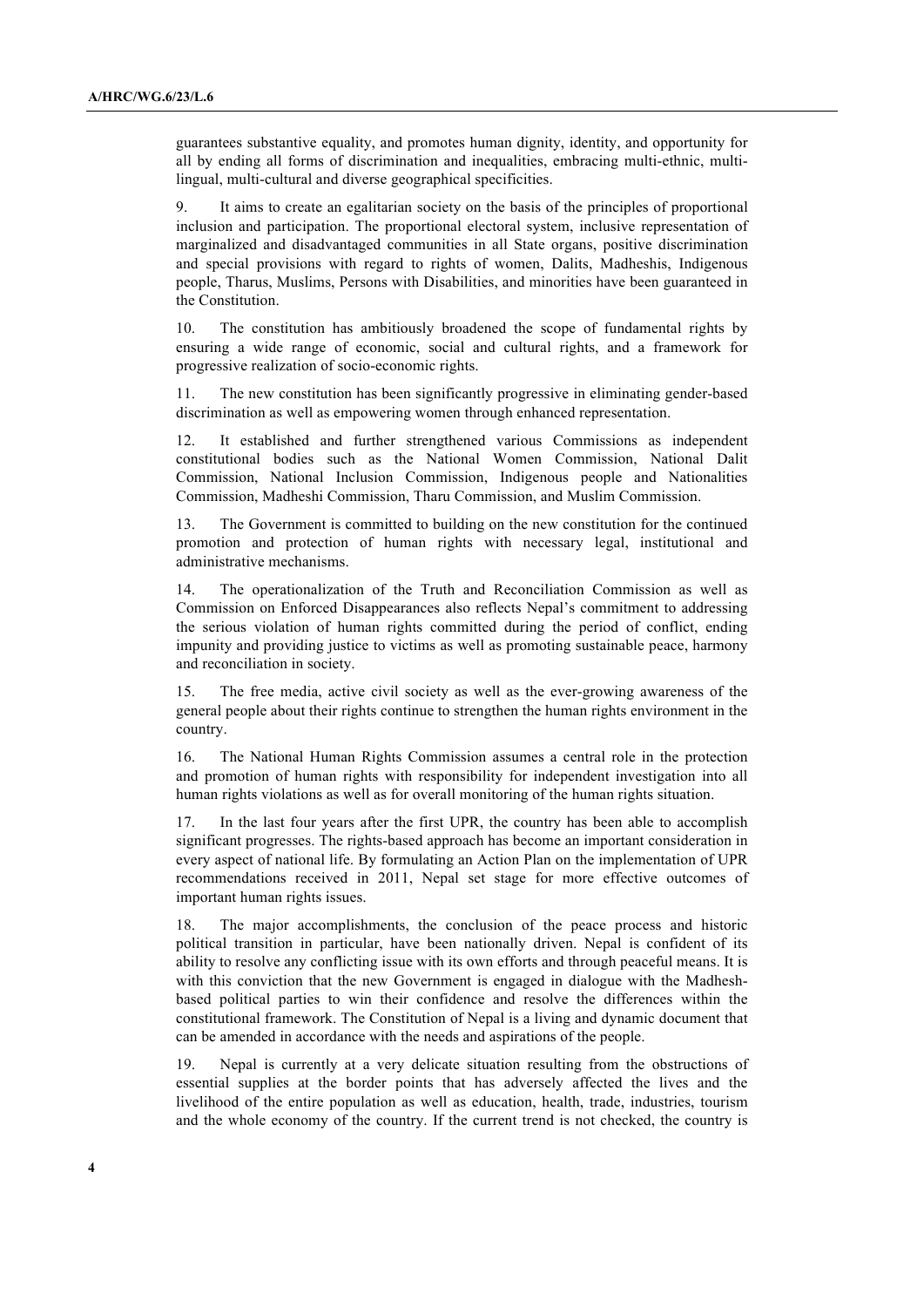likely to experience an unjust and severe humanitarian crisis. The continuous obstructions at border points under any pretext have severely impeded the exercise of rights and freedom that Nepal is entitled under the international law as a land-locked country. The challenges and pressures besetting the nation and people at present are immensely painful.

20. The fundamental goal of the new Government recently elected is to effectively implement the new constitution, and has started to formulate legislative and policy tools for its smooth operationalization. Nepal is also keen to give further momentum to its economic development agenda, despite the huge devastation and setback caused by the recent earthquakes.

21. Despite consistent efforts, Nepal continues to confront challenges in meeting some of the desired targets and fulfilling obligations. Paucity of resources, land-locked situation, low level of economic development, rampant poverty, deprivation of basic needs and amenities, low level of education, among others, have adversely affected the implementation of action plans on human rights. As the political transition has come to an end with the promulgation of the new constitution, the country is in a position to undertake further steps for the realization of all human rights by all with adequate support from the international community.

22. We stress the importance of strict adherence to the principles of universality, objectivity and non-selectivity by all human rights mechanisms under the United Nations. As democracy, development, peace, security and human rights are interdependent, they call for a holistic approach to address the human rights issues. The efforts of the international community must, therefore, be geared towards creating an environment for the enjoyment of all human rights.

23. For a country like Nepal, the enjoyment of the right to development will have significant impact on the promotion of other rights. It is in this context that Nepal attaches importance to the effective and balanced implementation of the 2030 Agenda for Sustainable Development.

24. Nepal reiterated its commitment to the promotion and protection of human rights and looked forward to a constructive engagement in the interactive dialogue.

## **B. Interactive dialogue and responses by the State under review**

25. During the interactive dialogue, 73 delegations made statements. Recommendations made during the dialogue can be found in section II of the present report. All written statements of the delegations, to be checked against delivery on the United Nations Webcast archives, <sup>2</sup> are posted on the extranet of the Human Rights Council when available.

26. The Maldives appreciated the efforts of Nepal in restoring public services following the earthquake in April 2015. It welcomed the adoption of the new Constitution and the approval of plans on healthcare.

27. Mauritius took note of the progress made in poverty eradication, human rights education food safety and health. It encouraged Nepal to pursue further efforts for the advancement of women.

<sup>2</sup> http://webtv.un.org/meetings-events/human-rights-council/universal-periodic-review/23rdupr/watch/nepal-review-23rd-session-of-universal-periodic-review/4597063809001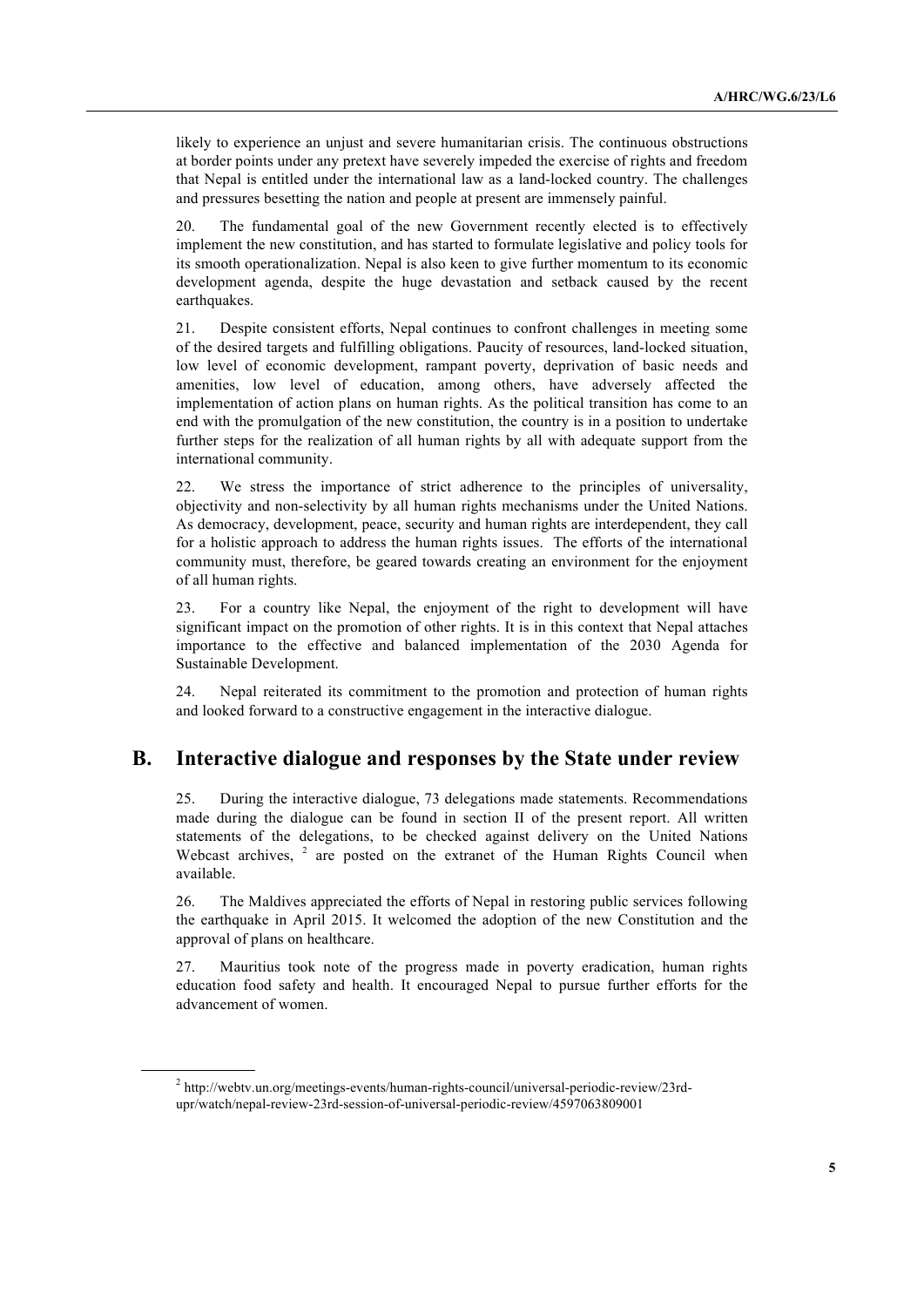28. Mexico welcomed the new Constitution and appreciated progress made, such as the start of the implementation of the National Action Plan and Strategy for Gender-Empowerment and the Elimination of Gender-Based Violence.

29. Montenegro commended efforts to strengthen the national framework for human rights protection. Montenegro asked for more information on the comprehensive plan of action to address recommendations.

30. Morocco commended the creation of the Truth and Reconciliation Commission and the Commission on Enforced Disappearances and the importance given to workers' rights and the reduction of poverty.

31. Myanmar noted the commitment of Nepal to the implementation of periodic National Human Rights Action Plans in collaboration with the national human rights institutions and civil society.

32. Namibia was pleased to note the progress in making the new Constitution and commended Nepal on the recent National Shelter/Housing Plan of 2014.

33. While taking note of the Caste Based Discrimination and Untouchability Act, Denmark noted that discrimination based on gender, caste, ethnicity, and religion was widespread. The implementation of the Truth and Reconciliation Commission and Disappearance Act remained slow.

34. New Zealand commended the establishment of Committees to increase protection for human rights, but remained concerned about aspects of women's rights in Nepal.

35. Nicaragua recognized achievements relating to social and economic rights, such as improvements in the field of employment, but regretted that these had been undermined by the recent devastating earthquake.

36. Norway noted progress in access to education however, the enrolment of children with disabilities remained low. Drop-out rates remained high. Discrimination against, and trafficking and sexual harassment of women had increased.

37. Pakistan noted with appreciation the new Constitution and measures to ensure the right to education, health, housing and land. It encouraged Nepal to ensure the rights of indigenous peoples, minorities and vulnerable groups.

38. Panama commended Nepal for the preparation of the second national report in consultation with national human rights institutions, the civil society and the media.

39. Paraguay commended Nepal for the adoption of the new Constitution. It recognized the specific challenges in the protection of human rights in situations of natural disasters. It asked for more information on how humanitarian assistance is provided.

40. The Philippines noted the new Constitution, guaranteeing human rights and freedoms. It recognised the need of enhanced international support for economic development and for reconstruction of damaged infrastructure in Nepal.

41. Portugal noted a human rights plan of action for 2014-2018, as well as several policies and programs on gender equality.

42. Qatar noted challenges facing the country after the earthquake. It noted the new Constitution and a plan of action for persons with disabilities.

43. The Republic of Korea commended the establishment of the Commissions on Truth and Reconciliation, and Investigation of Enforced Disappearances, and the enactment of the new Constitution.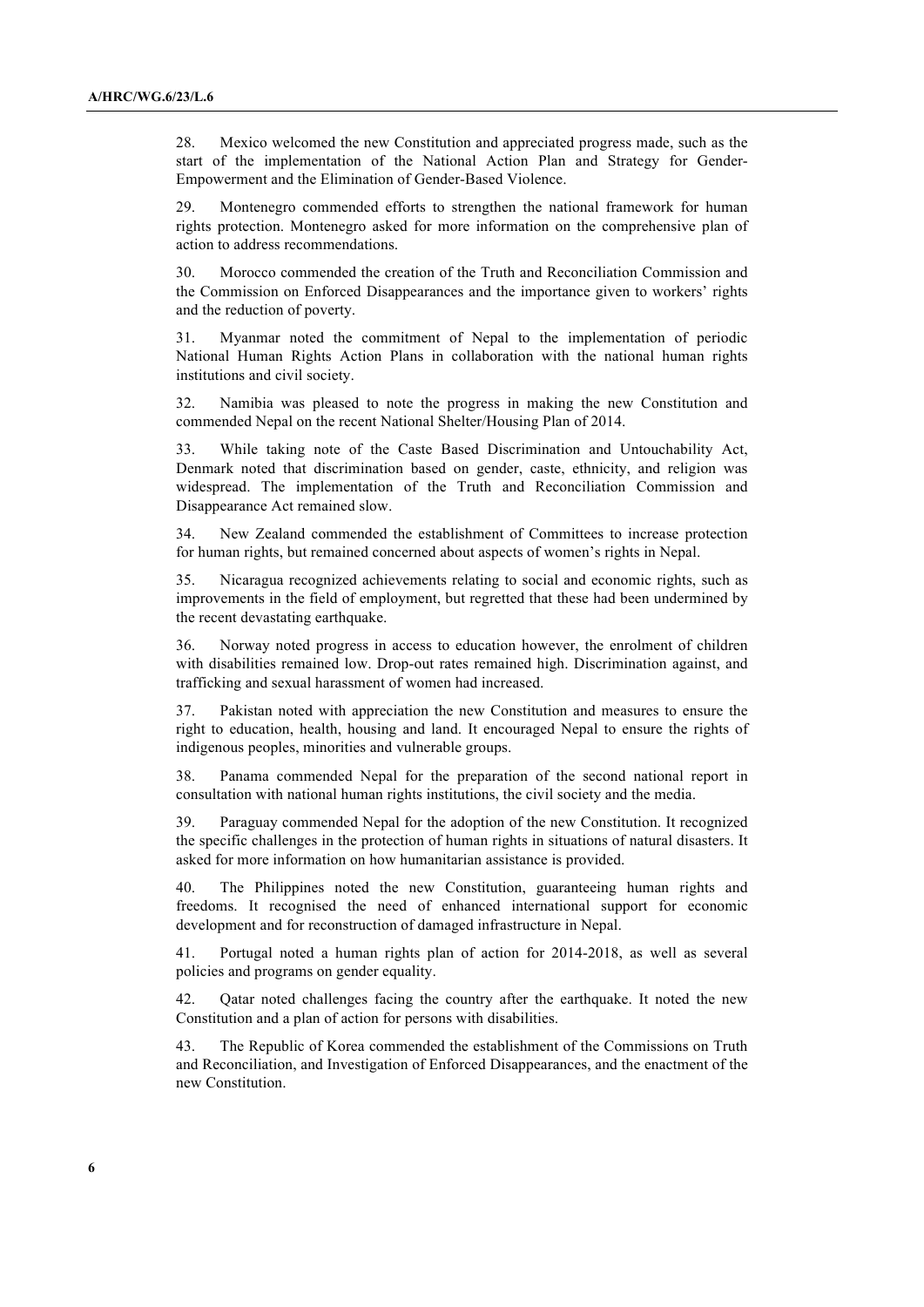44. The Russian Federation noted the new Constitution and efforts to eliminate racial discrimination.

45. Sierra Leone welcomed the establishment of transitional justice mechanisms to address past human rights violations, and the plans to implement free and compulsory education. It expressed concern about trafficking in children and their sexual exploitation.

46. Singapore acknowledged increases in qualified and trained teachers in basic education and literacy rates. It noted the efforts to promote and protect the right to health, including a new National Health Policy 2014.

47. Slovakia expressed concern about reports of increasing violence against women in the aftermath of the April earthquakes, harassment and reprisals against journalists and human rights defenders.

48. Slovenia welcomed the adoption of a new Constitution and the National Master Plan on the Elimination of Child Labour (2011). Continuing concern was expressed regarding the high number of working children under the minimum age, gender-based violence, including domestic and sexual violence.

49. South Africa recognized the progress made in the new constitution making process expressing hope that the new constitution will ensure all fundamental rights and freedoms.

50. Spain welcomed the promulgation of a new Constitution that, in addition to other related aspects with human rights, defines the State as a multi-religious State.

51. Sri Lanka welcomed the promulgation of a new Constitution, the priority on incorporating a human rights perspective in humanitarian assistance and the policy initiatives towards the realization of the right to education.

52. Sweden expressed concern about discrimination against Hindu minority population, and the inadequate representation of the Madhesi and Tharu minorities in the new constitution, as well as about systematic torture in prisons as well as the safety of female prisoners.

53. Switzerland expressed concern about excessive use of force by security forces during demonstrations and the incompatibility of the Truth and Reconciliation Commission and the Commission of Disappearances with Nepal's international obligations.

54. Responding to comments, the head of the delegation thanked delegations for the sympathies expressed on the vast damages to the life and property in Nepal due to the recent earthquakes in the country. He noted that the government is fully committed to addressing the challenges through timely recovery and reconstruction works. Nepal wished to thank friendly countries, international organizations and the international community at large, for their generous support.

55. Nepal thanked member states who have expressed their support and encouragement for the promulgation of the new constitution, which incorporated democratic values and human rights norms. Nepal agreed that some provisions are highly ambitious. In line with the constitution, Nepal has begun the process to adopt necessary legislation for its implementation.

56. Mr. Kamalshali Ghimire, Secretary at the Office of the Prime Minister and Council of Ministers, referred to advanced questions and recommendations received regarding transitional justice. Transitional justice mechanisms have been established to ensure justice and reconciliation in the society. Nepal believed that the mechanisms will fulfil the tasks by considering the nature of the conflict, the verdict of the Supreme Court, practices in other jurisdictions and international human rights standards.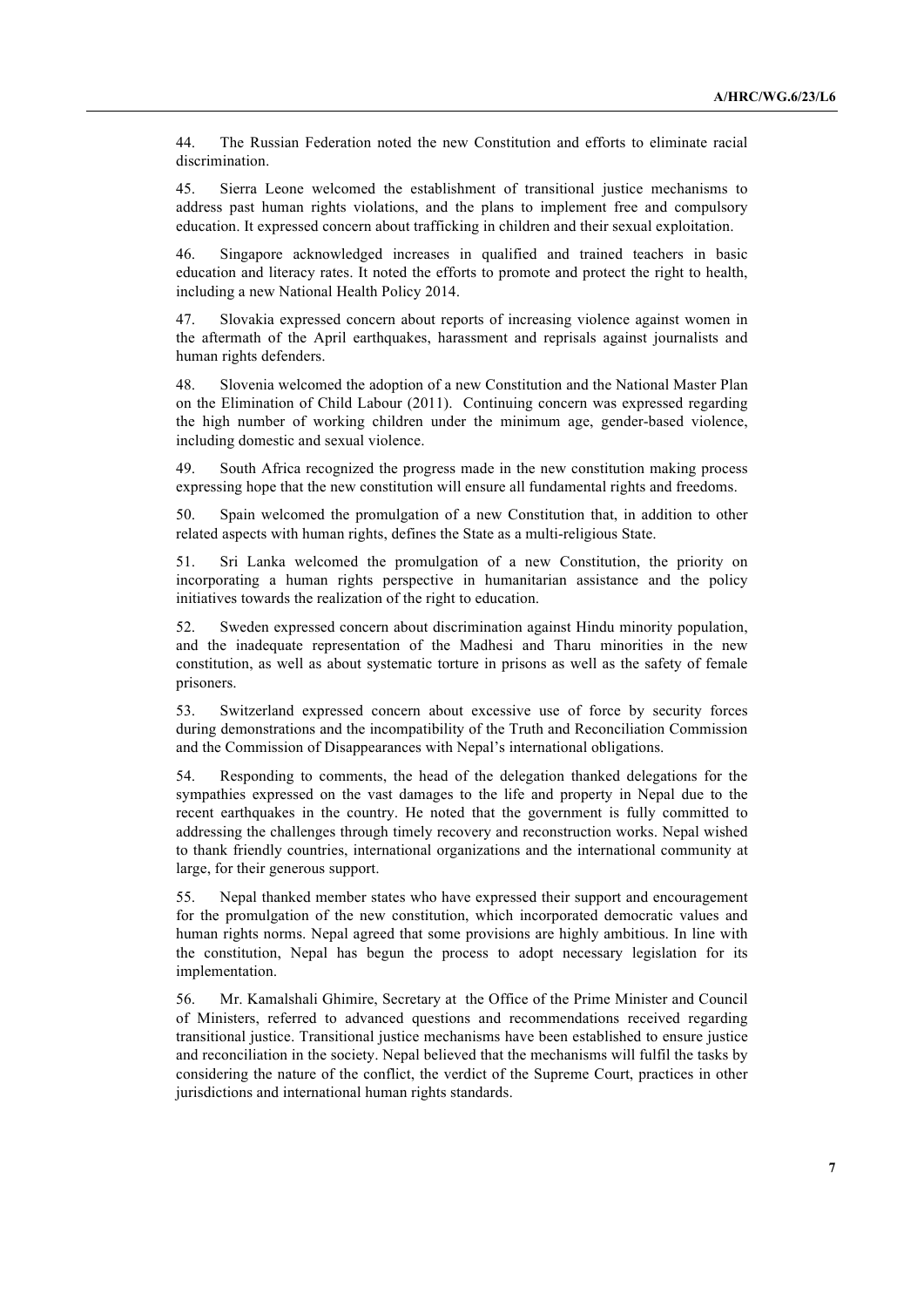57. Mr. Dilli Raj Ghimire, Joint Secretary at the Ministry of Law, Justice and Parliamentary Affairs, responded to some questions regarding ratification of treaties, standing invitation, right to education and questions relating to refugees and asylum seekers. He appreciated recommendations received, including to join OP-CAT. He noted that Nepal has become a party to 162 and signatory to 26 multi-lateral treaties, including 24 human rights related treaties. The State policies on political and governance system in the constitution envisage to maintain the rule of law by protecting human rights and implementing treaties to which Nepal is a party. Effective implementation of treaties is as important as joining them. Nepal is in the process of developing necessary policy, legal and institutional infrastructure that are required to implement these treaties in its territory. As part of the UPR action plan and human rights action plan, the government has submitted some important bills to the Legislature-Parliament for enactment. Nepal is also in the process of establishing requisite framework to join some other treaties as appropriate in due course of time.

58. Nepal appreciated recommendations for extending standing invitation to special procedures mandate-holders. Nepal indicated that it had already received visits by various rapporteurs. It recognized the contribution that such mandate-holders can make to developing human rights norms and the protection of rights on the ground. With the promulgation of the new constitution, Nepal is engaged in the formulation of laws and institutional framework. In this context, Nepal will consider the requests for visits already made by mandate-holders, as appropriate in due course of time.

59. The Constitution in article 24 prohibits untouchability in both public and private places, and also outlaws discrimination at work places on the basis of untouchability. The right of Dalit to participate in all State bodies on the basis of principle of proportional inclusion is a fundamental right. It is the obligation of the State to make special provision for empowerment, participation and representation in public places, areas of employment, health, social security, housing and provision of land to landless Dalits within 3 years. The Dalit have also the fundamental right to free education up to higher education level with scholarship. Moreover, the Caste-based Discrimination and Untouchability Prevention Act 2011 is being implemented. Cases of discrimination against Dalit have been prosecuted under this law. The government is focusing on capacity building of law enforcement officials, awareness raising, Dalit's access to justice, avoiding delay in the investigation of cases if any, and an integrated action plan is also being prepared to curb de facto discrimination.

60. In relation to the right to education, in particular the issue of dropout, Nepal mentioned that the right to access to compulsory and free basic education and to free education up to secondary level has been guaranteed by the fundamental law. Persons with disabilities also have the right to free basic education in script and sign language. The Government has now submitted a bill at the Legislature-Parliament to amend the existing education Act to implement these provisions. Progress has been made in terms of net enrolment rate, literacy rate, trained teachers and investment in education sector. Nepal has also adopted a number of specific measures to tackle dropouts. Measures to combat child marriage have also been adopted, and there is also a focus on multi-lingual education.

61. In relation to the issue of refugees and asylum seekers, Nepal is not a party to the Refugee Convention 1951 and it is not in a position to accept refugees because of its internal capacity constraints. Despite these limitations, it had accepted a great number of refugees in the past. Nepal does not have an issue with asylum seeker per se, however there are a number of persons from different countries who have violated visa regulations by overstaying or are entering Nepal with fake passports or visas. Nepal has allowed them to return back to their home countries or third countries with the good offices of UNHCR. Nepal has waived visa fees and fines, and pardoned sentences several times on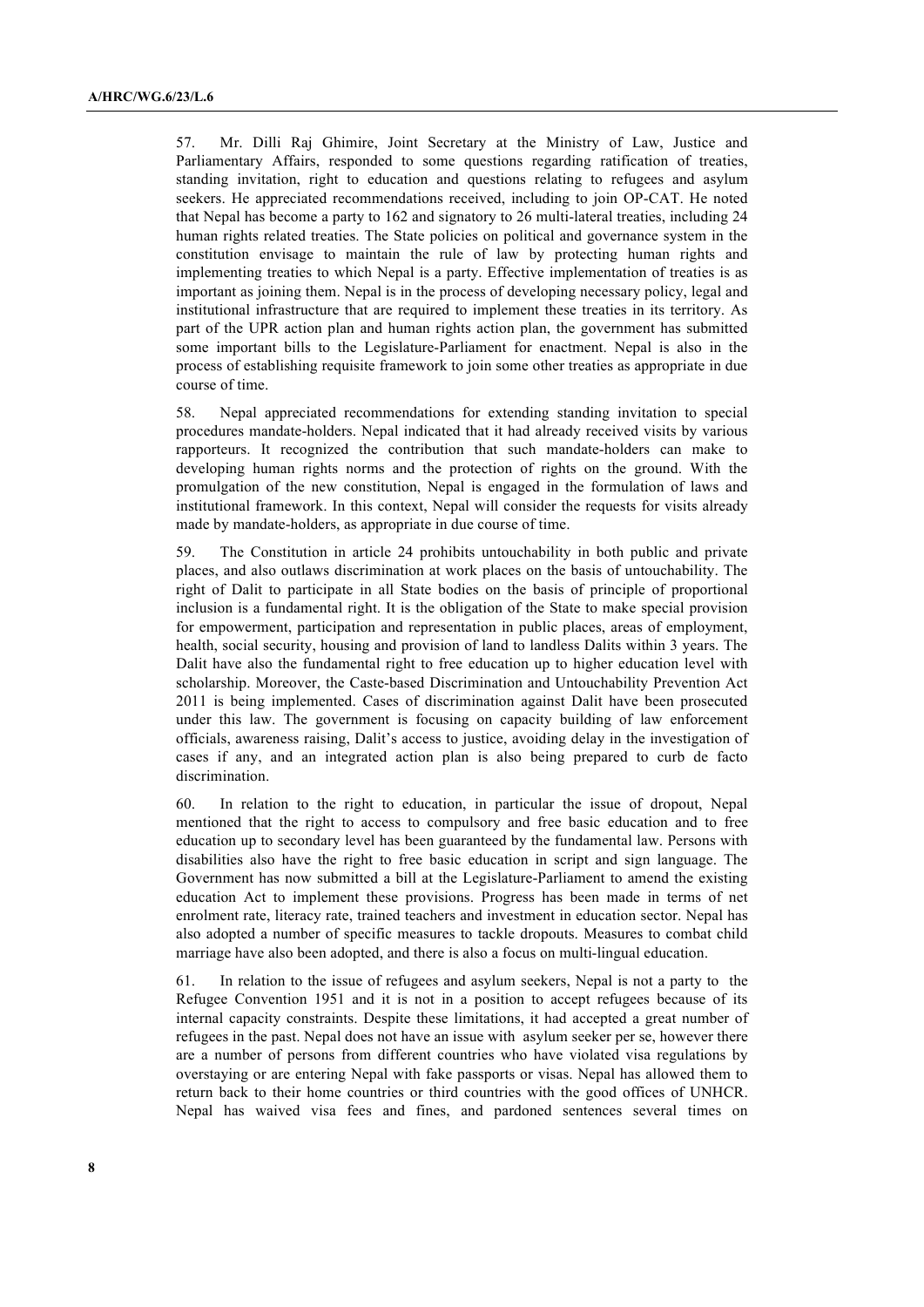humanitarian grounds. Nepal has maintained a clear policy of not accepting refugees from any country.

62. Mr. Ramesh Dhakal, Joint Secretary, Office of the Prime Minister and Council of Ministers, noted that the new Constitution is more gender friendly and progressive. It follows the principle of equality and non-discrimination in regard to the provision of citizenship for Nepalese people. The Constitution empowers women to transfer their citizenship to their children. The Constitution has mandated the Federal Parliament to enact federal laws to provide detailed provisions on acquisition of citizenship. With regard to children born abroad to Nepalese women and foreign fathers, children are entitled to get citizenship if he/she has permanent residence in Nepal and has not acquired the citizenship of another country. Likewise, if the father and mother have acquired the citizenship of Nepal, in such cases children can acquire citizenship by descent.

63. With regard to the strengthening of the national human rights institutions, the Government is fully committed to work together with these institutions to provide them adequate funding and autonomy, so that they can fulfill their mandate as per the law. In line with the new Constitution, the government is committed to revise existing laws and to submit all necessary bills for the commissions that have been upgraded as constitutional bodies.

64. The delegation noted that torture is absolutely prohibited by law under any circumstances and for any purpose. The government has adopted a zero tolerance policy against torture and ill-treatment of any forms. Torture in the police custody has significantly been declining as shown by research conducted by the Office of the Attorney General. The target of the Government is to end even a single case of torture. Nepal is giving high priority to: the enactment of a comprehensive bill to criminalize all forms of torture, reforming the criminal justice system to introduce internationally accepted principles and best practices, capacity enhancement of law enforcement authorities by providing extensive training and sufficient technology and resources to make the investigation and prosecutions more evidence-based, and strengthening national preventing mechanisms.

65. With regard to the excessive use of force, the Nepalese laws, particularly the local administration Act and other regulations are in line with the UN principles on the use of force. The government has strictly pursued a policy to use force in line with international principles.

66. The government is implementing a national housing policy based on the concept of housing for all, providing support to low income and marginalized groups.

67. Ms. Radhika Aryal, Joint Secretary, Ministry of Women, Children and Social Welfare responded to comments made on gender equality, women's empowerment, child protection, disaggregated data on people living with disabilities and rights of marginalized people, including LGBTI. The new constitution has embodied the notion of substantive equality and non-discrimination as a fundamental right of citizens. In line with the inclusive policy, affirmative actions have been introduced to ensure participation of women at all levels of State mechanisms. It has also established women's equal right to property and all economic resources. There are sustained efforts to introduce, review and amend existing laws to strengthen gender equality for all people.

68. Regarding gender-based violence, the recently amended Domestic Violence Act has specifically spelled out the definition of physical, economic and mental violence. The Government has established various funds to provide services to victims and survivors of gender-based violence and human trafficking for the immediate rescue, medical care, legal aid, psycho-social support, rehabilitation and reintegration. Similarly, the 35 days statute of limitation to initiate criminal proceeding with the offence of rape has been extended to 90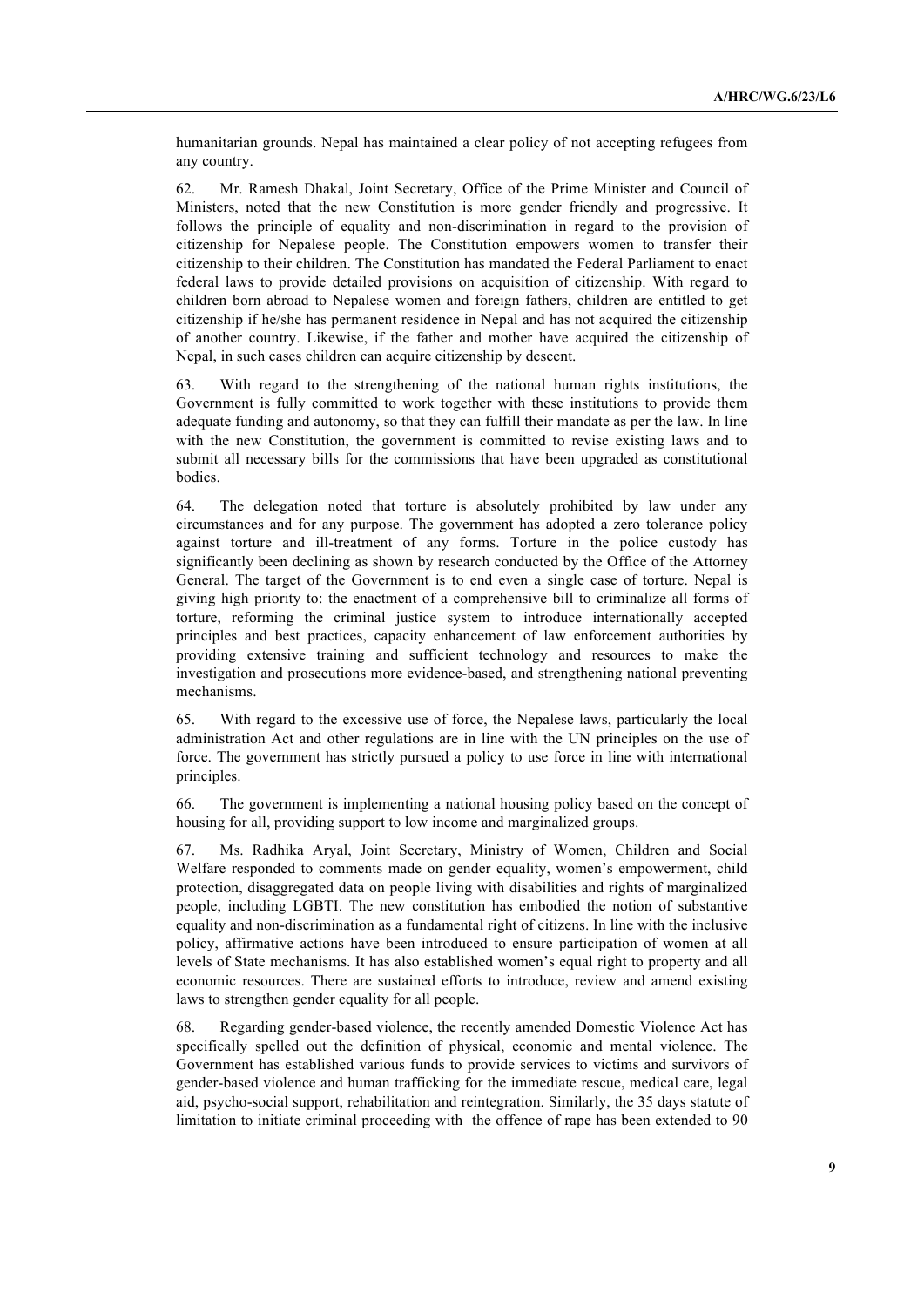days through the amendment in the General Code. In case of minor rape victims, the statute of limitation commences after he/she attends the age of 16 years.

69. Regarding child protection, the draft bill on children has various provisions to end all forms of violence against children, including child labor, child marriage, corporal punishment, child trafficking, abuse and exploitation. After the earthquake, the government took important policy decision for controlling human trafficking and gender-based violence. Coordination mechanisms and various checkpoints have been established.

70. Thailand highlighted the need to prioritize the most disadvantaged and marginalized groups in policies and strategies on access to resources while noting the progress made in poverty alleviation and housing programmes. Concern was expressed about caste-based violence and discrimination against women.

71. Timor- Leste took note of policies on gender equality, including a national strategy and action plan on gender empowerment and on gender based violence.

72. Uganda noted the priority to address the transitional needs of the country for quick recovery. It inquired about plans to address gaps in the implementation of the action plan to follow-up on UPR recommendations.

73. Ukraine commended the adoption of the new Constitution and reconstruction efforts. It noted the difficult situation after the earthquake and remaining human rights challenges.

74. United Arab Emirates noted measures to promote the rights of women and children, and the right to education. It requested Nepal to provide more information on the implementation of the reform of the educational system.

75. The United Kingdom of Great Britain and Northern Ireland noted the new Constitution and progress on implementation of UPR recommendations on transnational justice. It was concerned about the absence of legislation to criminalise torture.

76. United States of America commended Nepal for establishing transitional justice mechanisms and finalizing a Constitution enshrining the principle of non-discrimination.

77. Uruguay commended Nepal for the promulgation of a new Constitution. It valued progress made in the reduction of poverty and encouraged Nepal to continue efforts to promote and protect human rights.

78. The Bolivarian Republic of Venezuela valued efforts made by Nepal to implement recommendations from the UPR, including in the areas of health, housing and food for the most vulnerable.

79. Afghanistan valued the commitment of Nepal in establishing national human rights institutions and noted improvements made since the first UPR including the establishment of a transitional justice mechanism.

80. Algeria noted progress towards the elaboration of a new constitution, and encouraged Nepal to protect migrant workers from the risk of exploitation.

81. Argentina welcomed the establishment of the Truth and Reconciliation Commission and the Commission for the Investigation of Enforce disappearances and referred to its own international campaign for the adoption of the ICPPED.

82. Australia welcomed progress in finalizing the new Constitution and acknowledged the difficulty of the process of reconciling the demands of a large number of ethnic groups and interests.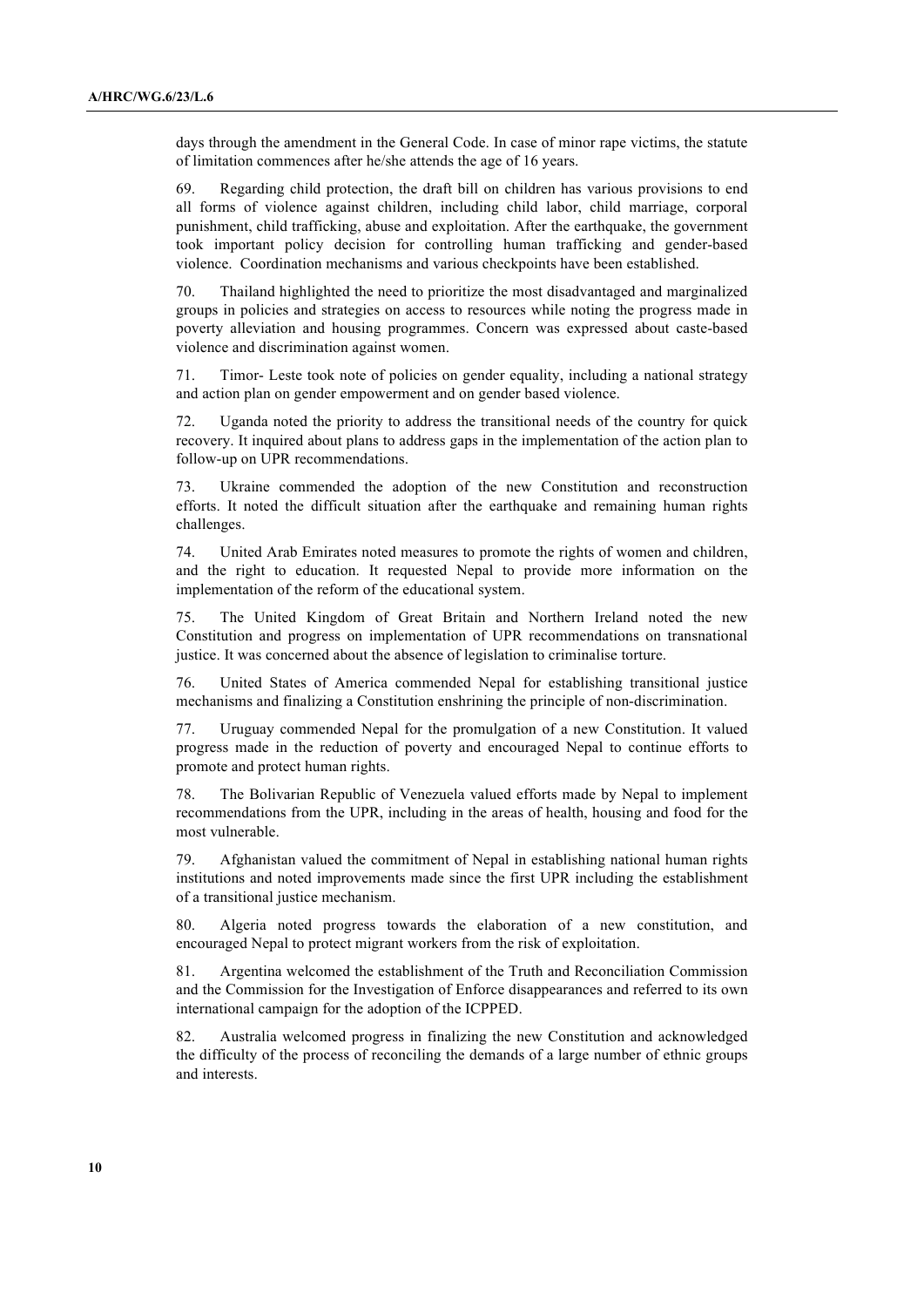83. Bangladesh appreciated the continuation of the democratic transition process in line with its recommendation in the first UPR. It acknowledged the challenges faced by Nepal and noted that poverty remained a serious impediment to the enjoyment of human rights.

84. Belgium welcomed the adoption of the new Constitution and asked if Nepal foresees acceding to the Rome Statute of the International Criminal Court.

85. Bhutan lauded Nepal for its efforts in bringing about gender equality in politics and work life as was evident in the increased representation of women in the Parliament and the election of the first woman President and Speaker.

86. Botswana was concerned about reports of physical attacks and death threats to human rights defenders. It noted with appreciation the establishment of transitional justice mechanisms and a new Constitution.

87. Brazil noted measures to promote an inclusive society and encouraged the adoption of policies to eliminate all forms of discrimination. It expressed concern about discrimination against women and LGBT persons and about child labour and early marriages.

88. Canada welcomed the new Constitution, and efforts to ensure equality of LGBT persons and to reform the legislation. It encouraged Nepal to ensure that its reconstruction efforts meet the vulnerable groups' needs.

89. Chile valued the progress made in the promotion and protection of human rights in complex circumstances resulting from the recent earthquake. It commended Nepal for the promulgation of a new Constitution that seeks to protect the cultural and ethnic diversity of the country.

90. China noted the increase of women in Parliament and efforts to ensure social security and equality, and reduce poverty. It called on the international community to assist Nepal in achieving its human rights obligations.

91. Colombia praised Nepal's commitment to implement recommendations from their first UPR. It recognized in particular, efforts to combat forced child labour.

92. Costa Rica commended Nepal for implementing recommendations from the first UPR, in particular those to strengthen the institutional framework.

93. Cuba recognized positive changed in the legal and institutional framework following the first UPR. Cuba urged the international community to continue supporting Nepal to implement its development and human rights policies.

94. Cyprus welcomed efforts to promote the rights of women, including the adoption of a national strategy and action plan on gender empowerment and on gender based violence.

95. The Czech Republic welcomed the delegation of Nepal and made recommendations.

96. The Netherlands appreciated the establishment of transitional justice mechanisms the new Constitution. It considered that the implementation of Nepal's policies and plans would go a long way in addressing the impact of climate change on human rights.

97. Djibouti welcomed a new Constitution which guarantees fundamental rights and freedoms, particularly equality of all.

98. Egypt welcomed transitional justice mechanisms, the enhanced political representation of women, and addressing migrant workers' exploitation risks, and social protection measures for the poorest and most disadvantaged. It noted the progress made in reducing maternal and child mortality, and poverty eradication.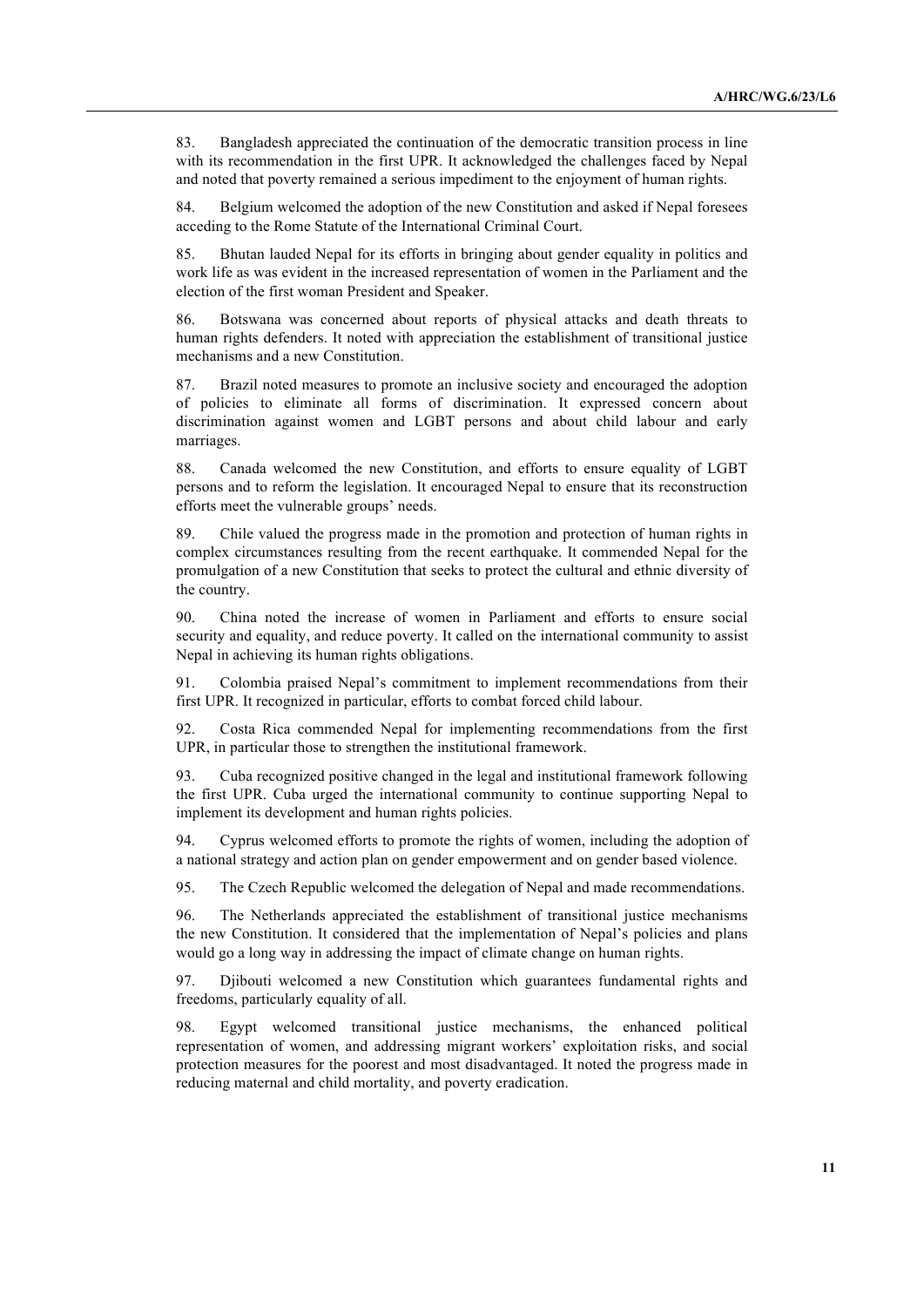99. Estonia welcomed the new Constitution. It however expressed concern about harassment of and reprisals against journalists and human rights defenders, and violence against women, including sexual violence and abuse.

100. Finland welcomed the new constitution's provisions on compulsory and free primary education, women's equal inheritance rights and rehabilitation of bonded labourers. While appreciating a steady increase in the enrolment and literacy rates, it expressed concern about the disparity in the quality of education among schools and groups of children.

101. France welcomed the new constitution and the nomination of the national human rights commission.

102. Germany welcomed the new constitution and the efforts by all non-governmental and civil society organizations in Nepal's peace building process encouraging for Nepal's path to reconciliation.

103. Ghana welcomed significant improvement in the security system, the establishment of transitional justice mechanisms and improvement in the functioning of the criminal justice system.

104. Haiti welcomed Nepal to the second UPR.

105. Hungary noted the weak level of implementation of human rights treaties. Hungary asked about the Government's plans regarding the modification of its citizenship laws.

India noted that the people of Nepal are facing a challenge during the ongoing political transition. It noted concerns raised over continuing incidents of violence, extrajudicial killings and ethnic discrimination.

India noted the worsened violence and instability in parts of Nepal in the run-up to and after the adoption of a new constitution in September 201121. Concern was expressed about recurring incidents of violence, extra-judicial killings and ethnic discrimination.

108. Indonesia noted Nepal's efforts in the areas of domestic violence, anti-trafficking and the protection of migrant workers.

109. Ireland encouraged Nepal to continue addressing the impact of the armed conflict. It was concerned about violence against human rights defenders and journalists, and about the lack of enjoyment of the right to adequate food.

110. Israel noted the development of national human rights action plans, including on gender empowerment and on persons with disabilities, the increase in the representation of women in parliament and progress on inclusive education.

111. Japan commended Nepal for the promulgation of the new Constitution and on the legal measures introduced and national and district committees established to address human trafficking of women and children.

112. Lao People's Democratic Republic noted Nepal's strong commitment to promotion and protection of human rights in the country, and noted that Nepal has made progress in combating human trafficking.

113. Latvia noted the adoption of a new Constitution, legislative measures towards gender mainstreaming. It was concerned about discrimination against women and harmful traditional practices such as child marriages.

114. Malaysia commended progress made in strengthening legislative frameworks on human rights, and for adopting and implementing the National Strategy and Action Plan on Gender Empowerment and Elimination of Gender Based Violence.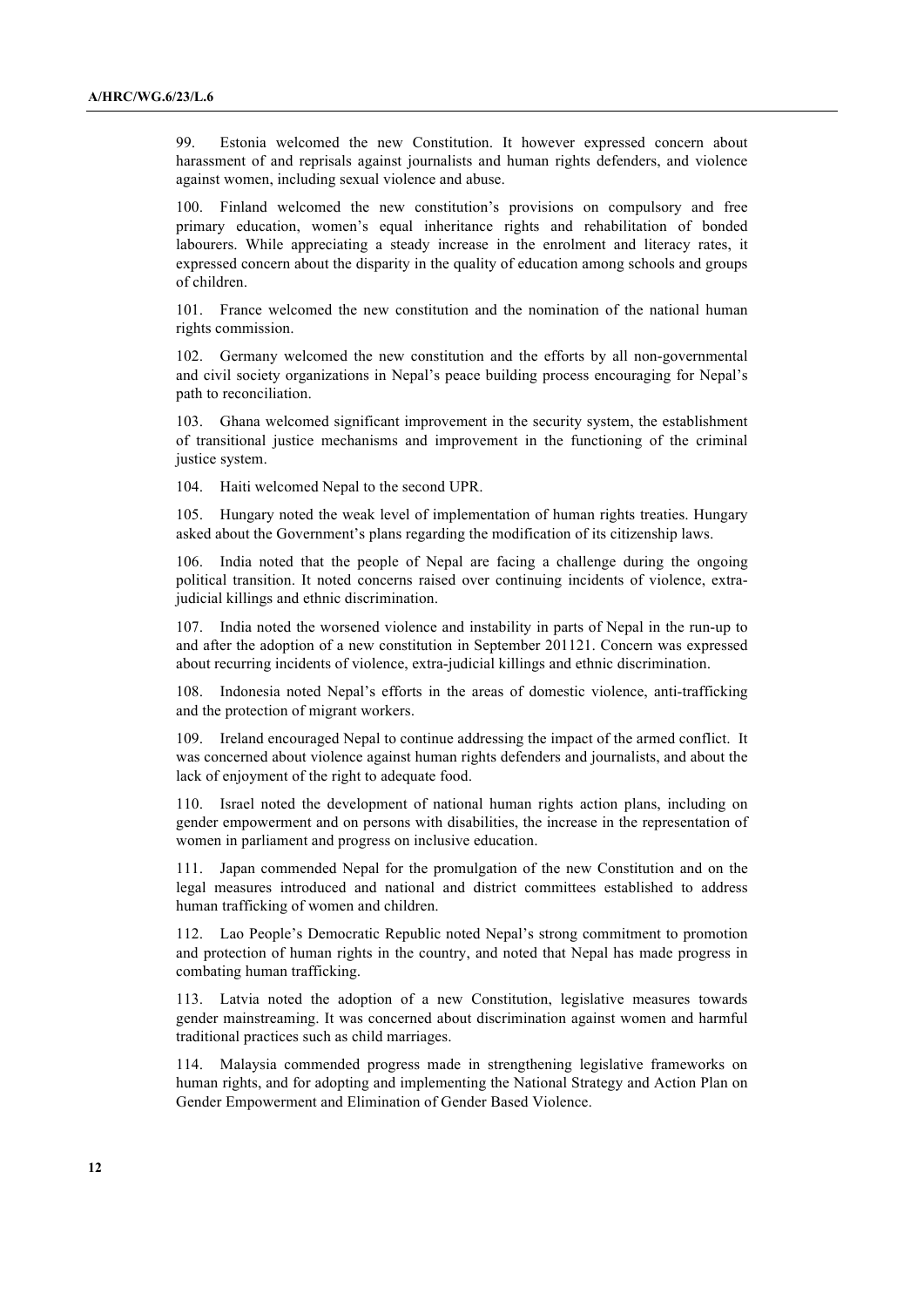115. Nepal thanked States for their comments and recommendations.

116. It noted that the National Human Rights Commission is a constitutional body with A status and that the Government is fully committed to further strengthening its capacity.

117. Nepal appreciated concerns about educational reforms, poverty reduction measures, child labor, early marriages and caste-based discrimination. It indicated however, that while not denying these problems, it has a strong legal and institutional framework and strong enforcement authorities to deal with such issues.

118. Nepal agreed with recommendations about developing a mechanism to collaborate with civil society, regional and global organizations to protect the rights of migrant workers.

119. Nepal reassured the Council that it guarantees freedom of religion, as stipulated in the new constitution. During the last decade, however, Nepal has seen some challenges to their traditional values, cultural heritage and national identity due to forced conversion, which is not permitted by law.

120. While stating that the new constitution of Nepal is democratic, inclusive and broadbased, Nepal also stressed the need for respecting each country's sovereign right to make its constitution on its own.

121. Nepal thanked delegations that expressed concern about the hardship that Nepalese people are facing at present. The Government is totally committed to resolve recent demands in the Madhesi region within the framework of the constitution.

122. To conclude, Nepal thanked all delegations for their constructive and valuable comments and observations. The interactive dialogue provided Nepal inputs for further development of legislations, policies, strategies and programs, in line with international norms and standards.

## **II. Conclusions and/or recommendations**

**123**. **The recommendations formulated during the interactive dialogue/listed below have been examined by Nepal and enjoy the support of Nepal:**

123.1. **Continue to ensure the implementation of ratified human rights treaties (Pakistan);**

123.2. **Advance in the comprehensive implementation of the new Constitution, consistent with the protection of human rights (Colombia);**

123.3. **Introduce legislation providing appropriate criminal penalties for acts of torture; establish independent procedures to ensure that all allegations of torture are investigated promptly, thoroughly, impartially and independently; that any officials responsible for torture are held accountable; and that any victims of torture have the right to remedy and reparations (Germany);**

123.4. **Explicitly prohibit torture and enforced disappearances as criminal offences under Nepali law (Norway);**

123.5. **Intensify efforts to adopt a revised Children's Act that complies with international standards, including provisions on prohibition of all forms of violence against children, and to ensure sufficient budgetary resources to its implementation (Slovakia);**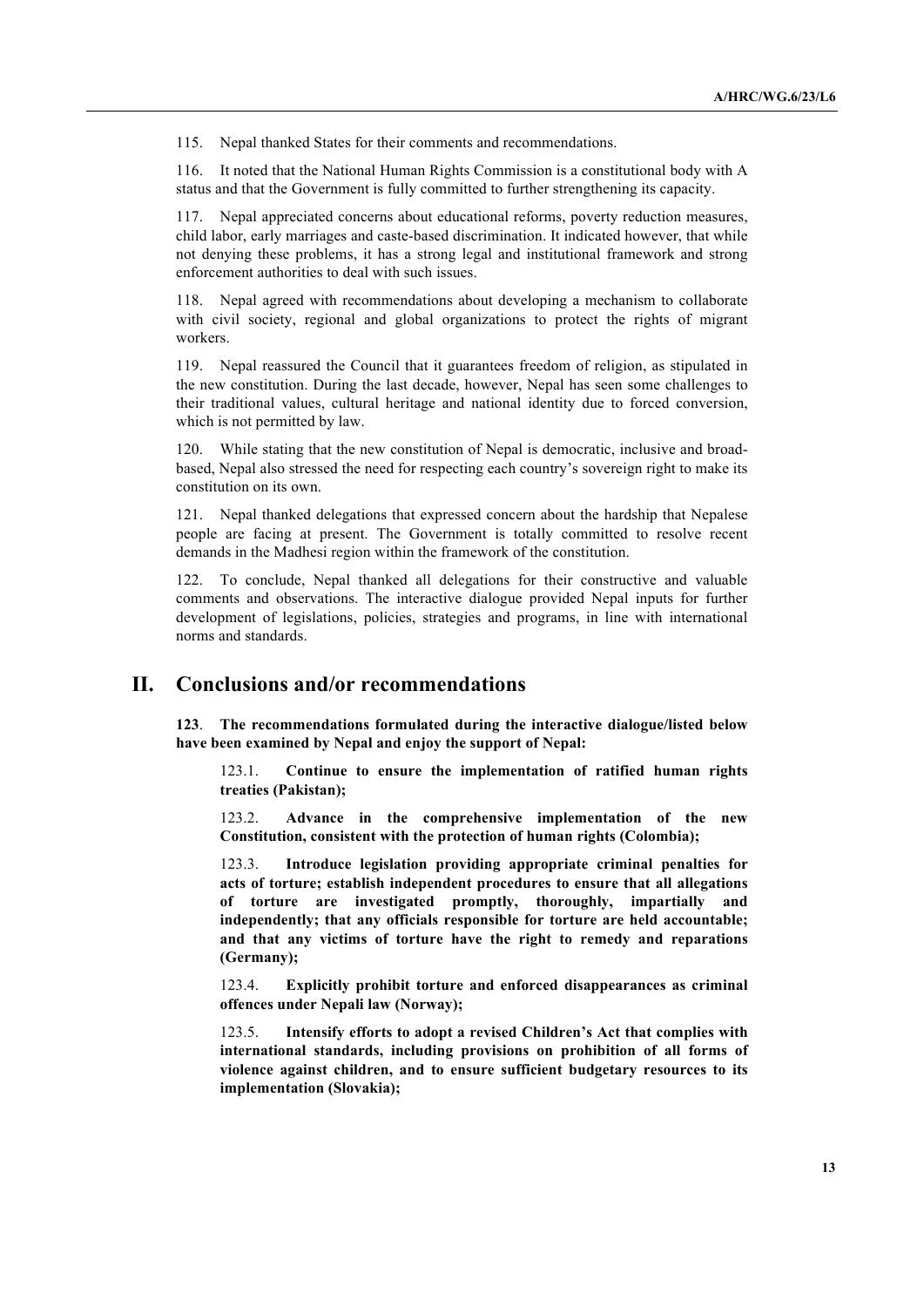123.6. **Amend the existing Child Labour Act to include child labour in the informal sector within the purview of the law (Slovakia);**

123.7. **Adopt a bill criminalizing harmful cultural practices, and abolish child, early and enforced marriage (Sierra Leone);**

123.8. **Finalise the revision of child act in order to set up coordination mechanism related to cases of child victims trafficking (Timor-Leste);**

123.9. **Strengthen the legislative and institutional framework for the promotion and protection of rights of indigenous peoples, in particular to ensure their full participation in society (Mexico);**

123.10. **Continue efforts to improve national mechanisms for the promotion and protection of human rights (Myanmar);**

123.11. **Amend its National Human Rights Commission Act in order to guarantee the independence and financial autonomy of this Commission (Portugal);**

123.12. **Enact relevant legislation to provide for necessary autonomy and independence of the National Human Rights Commission in accordance with the decision of the Supreme Court of Nepal (Uganda);**

123.13. **Ensure the effective functioning of the National Human Rights Commission of Nepal, including a representative approach to appointments (Australia);**

123.14. **Submit its overdue reports on CERD and CEDAW (Portugal);**

**123.15. Further promote cooperation with the HRC special procedures, including facilitating the visits of the mandates holders to the country (Ukraine);**

123.16. **Take the necessary steps to ensure that the new constitution is implemented while protecting human rights and thus ensuring its provisions on gender equality, LGBT, and minorities (Sweden);**

123.17. **Strengthen its efforts to effectively implement existing laws and policies to eliminate all forms of discrimination (Thailand);**

123.18. **Make increased efforts to truly bring an end to discrimination (Japan);**

123.19. **Increase efforts to protect women from violence and discrimination, in particular in areas affected by the earthquakes (Norway);**

123.20. **Step up efforts to eliminate gender inequity and implement the national strategy on ending child marriages (Botswana);**

123.21. **Guarantee the necessary personal and material resources to protect victims of gender-based violence, especially in emergency situations and as it pertains to the effectiveness of protection orders (Spain);**

123.22. **Put emphasis on suicide prevention and support to these people and their families, taking into account the despair generated by such act (Haiti);**

123.23. **Make further efforts to ensure safety in prisons for both men and women (Sweden);**

123.24. **Maintain its resolve to eliminate harmful practices against women and children (Egypt);**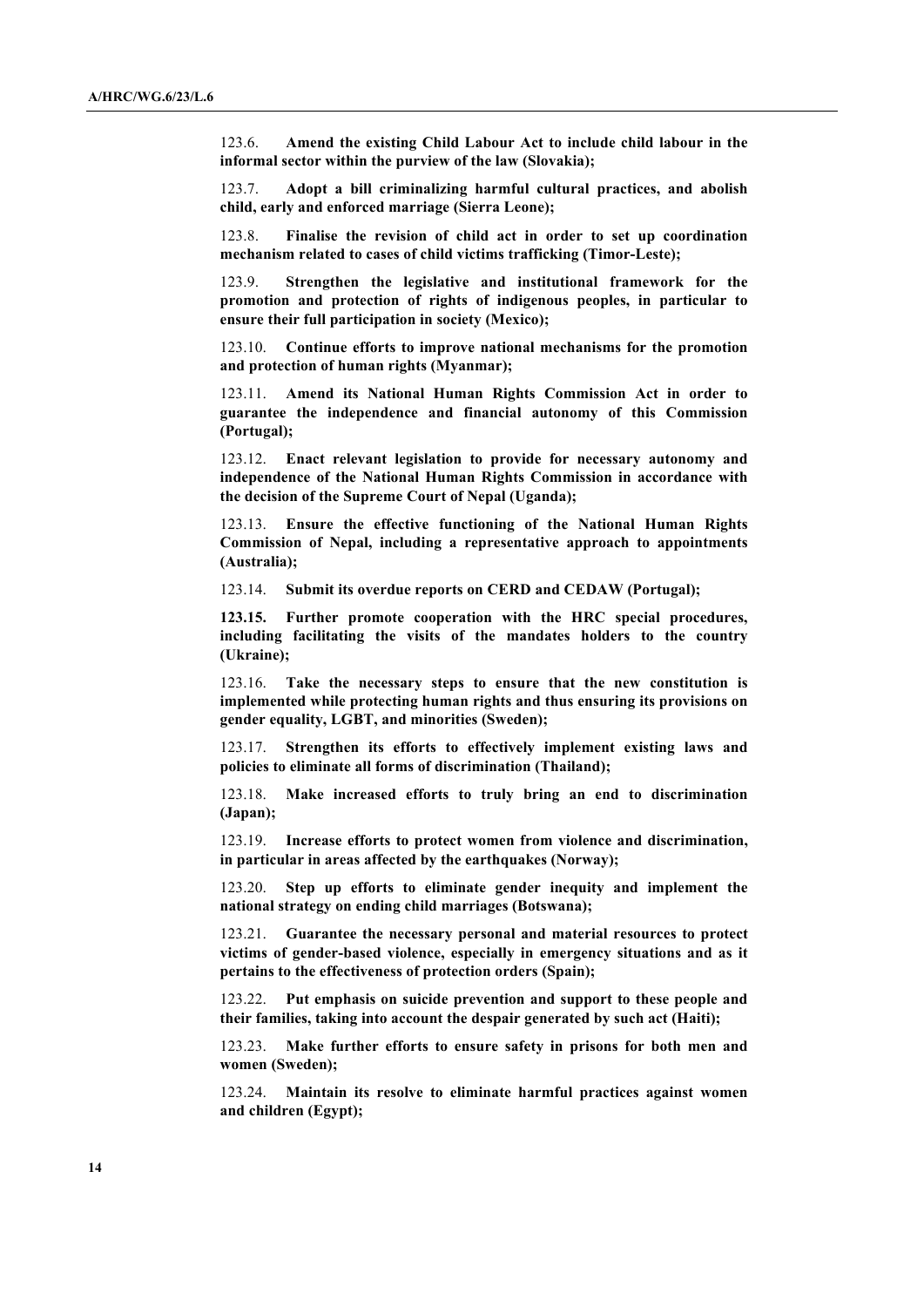123.25. **Make increased efforts to introduce and effectively carry out new measures to deal with human trafficking of women and children (Japan);**

123.26. **Promptly investigate all allegations of torture, arbitrary detention, extra-judicial and summary executions and punish perpetrators (New Zealand);**

123.27. **Investigate allegations of extrajudicial killings and deaths in custody as well as of trafficking in human organs (Sierra Leone);**

123.28. **Take steps to ensure that the Truth and Reconciliation Commission and the Commission on Disappearances function in accordance with international standards, and bring the perpetrators of serious human rights violations to justice (Canada);**

123.29. **Strictly uphold and respect the international law prohibiting refoulement (Germany);**

123.30. **Further strengthen the capacity in implementing the environmental strategies and plan to combat natural disasters (Myanmar);**

123.31. **Ensure that its climate change related policies are informed by its human rights commitments and obligations (Philippines);**<sup>3</sup>

123.32. **Continue its efforts in adopting development policies which meet the needs of the people and improve the standard of living of the citizens in order to protect and promote human rights (Yemen).**

124. **The following recommendations enjoy the support of Nepal which considers that they are already implemented or in the process of implementation:**

124.1. **Consolidate the constitution building and democratization process by accommodating all sections of Nepal to enable broad-based ownership and participation (India);**

124.2. **Take necessary measures to ensure the guarantee in the Nepal's Constitution of full equality between men and women with respect to the nationality of their children and in accordance with Article 9(2) of the CEDAW, which Nepal has ratified (Canada);**

124.3. **Ensure equality between men and women in its new Constitution as well as the right of all to be free from discrimination (Nicaragua);**

124.4. **Implement the decision of the Supreme Court of 26 February 2015 [with regard to the incompatibility of the Truth and Reconciliation Commission and the Commission on Disappearances with Nepal's international obligations], as soon as possible (Switzerland);**

124.5. **Bring the 2014 Act on the Commission on Investigation of Enforced Disappeared Persons, Truth and Reconciliation into compliance with international norms, particularly with regard to the definition of amnesty, witness protection and the delays in processing complaints (Belgium);**

124.6. **Amend the Domestic Violence Act, in particular to clarify the definition of sexual harm and broaden the definition of domestic violence to** 

 $3\text{ The recommendation as read during the interactive dialogue:}$  Ensure that its climate action is informed by its human rights commitments and obligations (Philippines).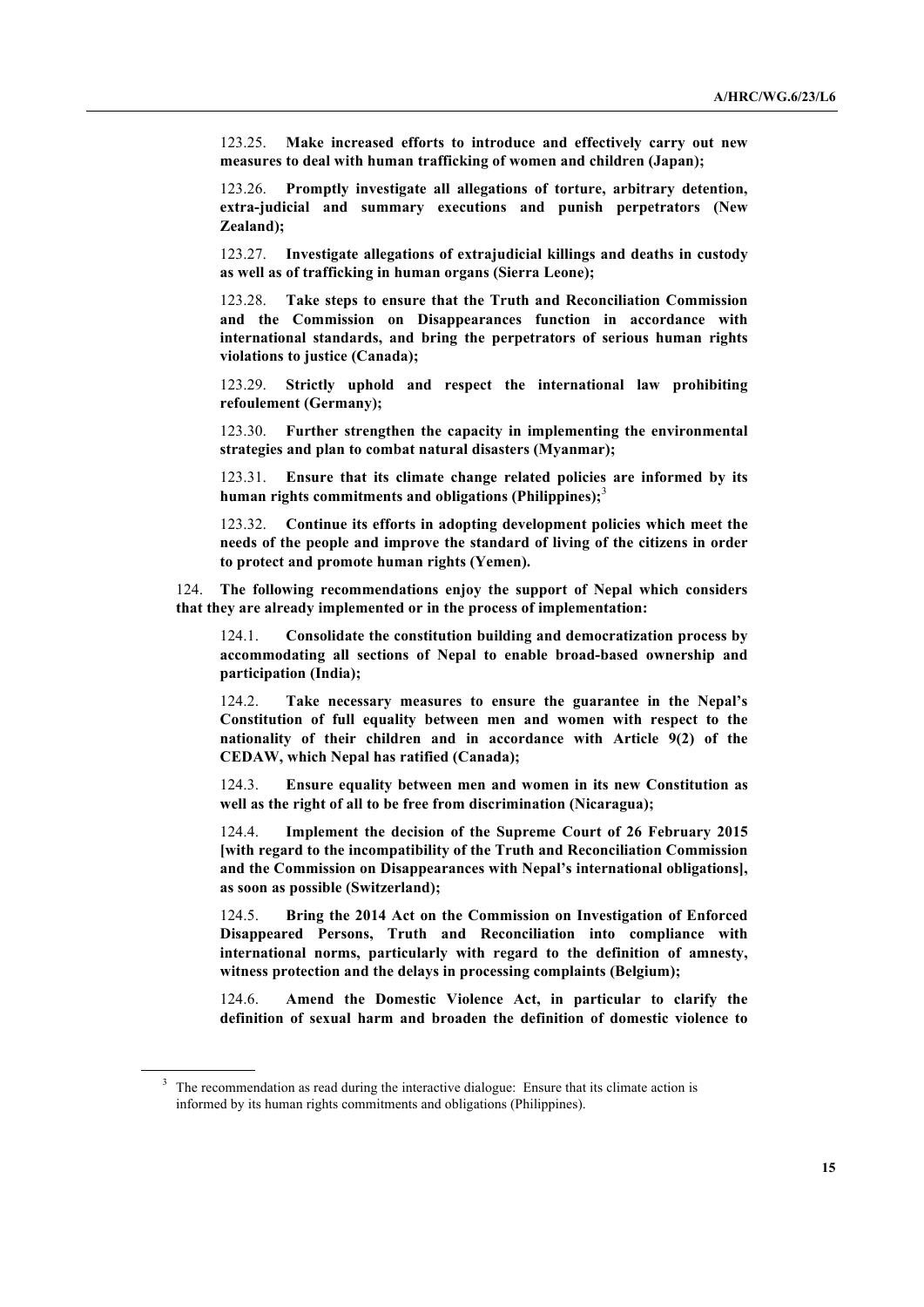**also include threats of violence, as well as include all types of physical harm (Norway);**

124.7. **Amend legislation on domestic violence to encompass all forms of sexual violence, including between partners and outside marriage, in addition to threats (Spain);**

124.8. **Develop a national action plan to end gender-based violence and to bring rape laws in line with international standards (Australia);**

124.9. **Bring the laws on rape into compliance with international norms, particularly with regard to the legal definition of rape and the timeframe to file complaints (Belgium);**

124.10. **Effectively enforce its legislation on domestic violence and expedite the adoption of the Bill on Gender Equality and Violence against Women (Slovenia);**

124.11. **Enact the draft law on sexual harassment in the workplace (Algeria);**

124.12. **Consider adopting a national legislation on combating sexual harassment (Egypt);**

124.13. **Bring rape laws in line with international standards and remove the 35-day limitation on lodging a complaint of rape with the police (Republic of Korea);**

124.14. **Remove, or at least extend, the 35-day statute of limitations of reporting rape cases (United Kingdom of Great Britain and Northern Ireland);**

124.15. **Ensure the effective functioning of the National Human Rights Commission in accordance with the Paris Principles, in particular by providing the Commission with required and adequate levels of funding as well as sufficient autonomy (Republic of Korea);**

124.16. **Ensure the independence and financial autonomy of the National Human Rights Commission (India);**

124.17. **Strengthen its National Commissions, namely the National Women Commission, in order to implement the adopted policies (Portugal);**

124.18. **Continue making progress in the protection of women rights, consolidating existing institutional mechanisms (Venezuela (Bolivarian Republic of));**

124.19. **Establish a special mechanism responsible for independent child rights monitoring (Estonia);**

124.20. **Continue its implementation of the national plan of action on the provision of education for all, including for economically disadvantaged social groups (United Arab Emirates);**

124.21. **Implement fully the Fourth 5-Year National Human Rights Action Plan for 2014-2019, to collective ownership of human rights (Cuba);**

124.22. **Enhance measures on protecting the rights of children, women and other vulnerable groups (Lao People's Democratic Republic);**

124.23. **Increase awareness-raising campaigns on women's rights and the negative effects of gender-based violence (Slovenia);**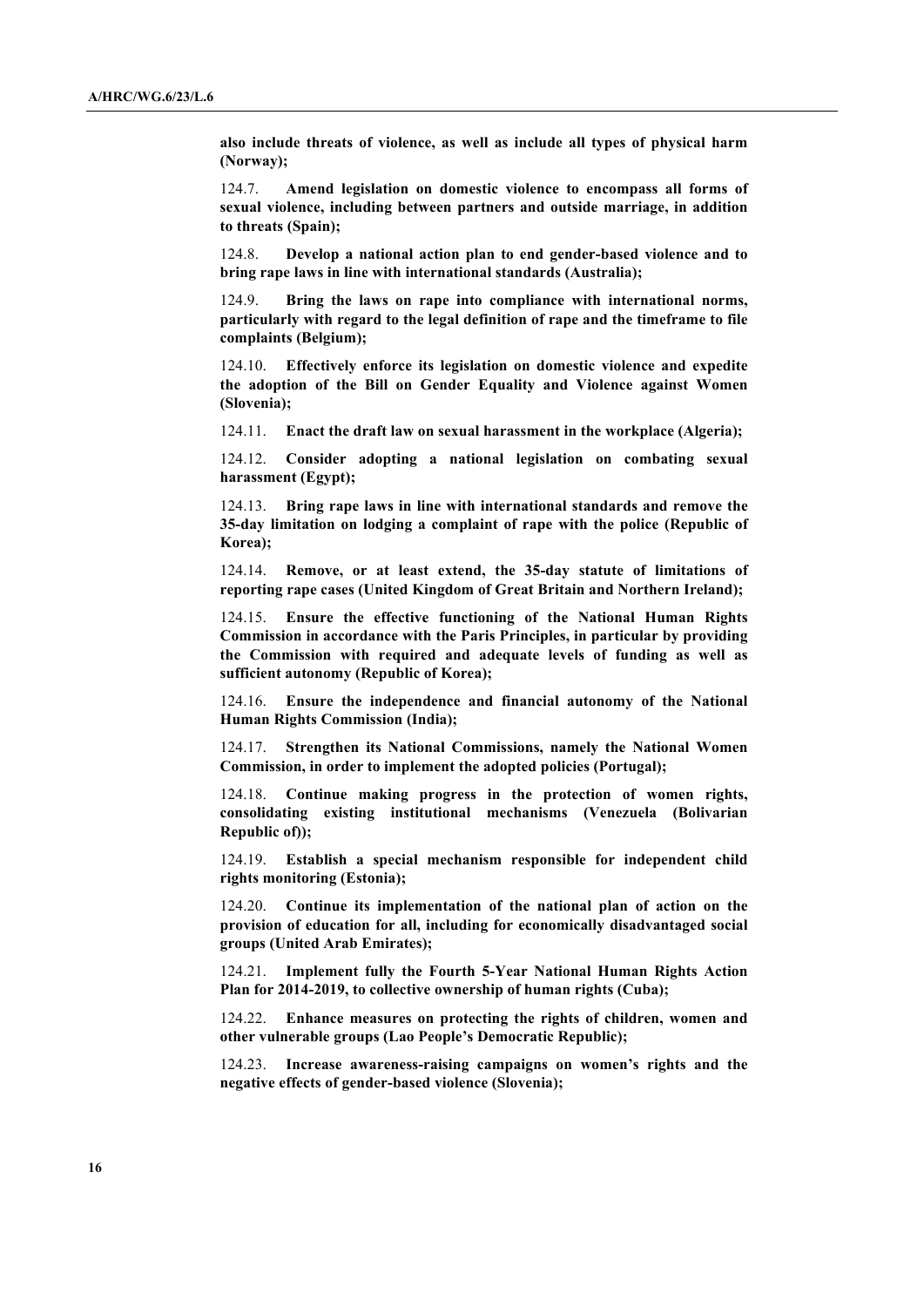124.24. **Implement human rights education programmes for law enforcement officials (Paraguay);**

124.25. **Train the public force on human rights principles, in particular on prevention of torture and ill treatment (Djibouti)**;

124.26. **Mobilise the efforts of the international community to provide effective assistance to Nepal in accordance with national priorities (Qatar);**

124.27. **Study the possibility of creating a national system for the follow-up of international recommendations (Paraguay);**

124.28. **Consider establishing a permanent inter-ministerial committee responsible for the implementation of its international human rights obligations, inter alia, for coordinating the drafting of the national reports to the treaty bodies (Portugal);**

124.29. **Partner with States and organizations which have experience working with children affected by armed conflict to develop programmes designed to their need for rehabilitation and integration (Namibia);**

124.30. **Seek enhanced international support for economic development and reconstruction of infrastructure destroyed due to the conflict and the devastating earthquakes (Bhutan);**

124.31. **Continue cooperation with the UN system (Ghana);**

124.32. **Continue efforts to sanction discrimination and violence against women and ensure that there are adequate mechanisms for the provision of assistance and protection to women victims of crime (Mexico);**

124.33. **Develop public policies for the effective implementation of the Law on discrimination based on caste and untouchability (Paraguay);**

124.34. **Promote gender equality including through awareness raising programme to combat negative stereotyping against women (Malaysia);**

124.35. **Ensures full and effective implementation of the 2011 Caste-based Discrimination and Untouchability Act (Denmark);**

124.36. **Put in place a concrete strategy for the comprehensive implementation of the 2011 Law on Discrimination Based on Caste and Untouchability (Switzerland);**

124.37. **Put in place an effective mechanism for addressing the reported multiple forms of discrimination against indigenous women in Nepal (Uganda);**

124.38. **Ensure an inclusive dialogue with all Nepalese minority groups (Ukraine);**

124.39. **Assess the implementation and effectiveness of laws aimed at ending and preventing all forms of discrimination, in particular against women and Dalits, and take concrete steps to translate anti-discrimination efforts into effective practice on the ground (Czech Republic);**

124.40. **Work actively to abolish legal and factual discrimination based on ethnicity, gender and caste, inter alia, by developing effective and independent mechanisms for the implementation of the caste-based Discrimination and Untouchability Act (Germany);**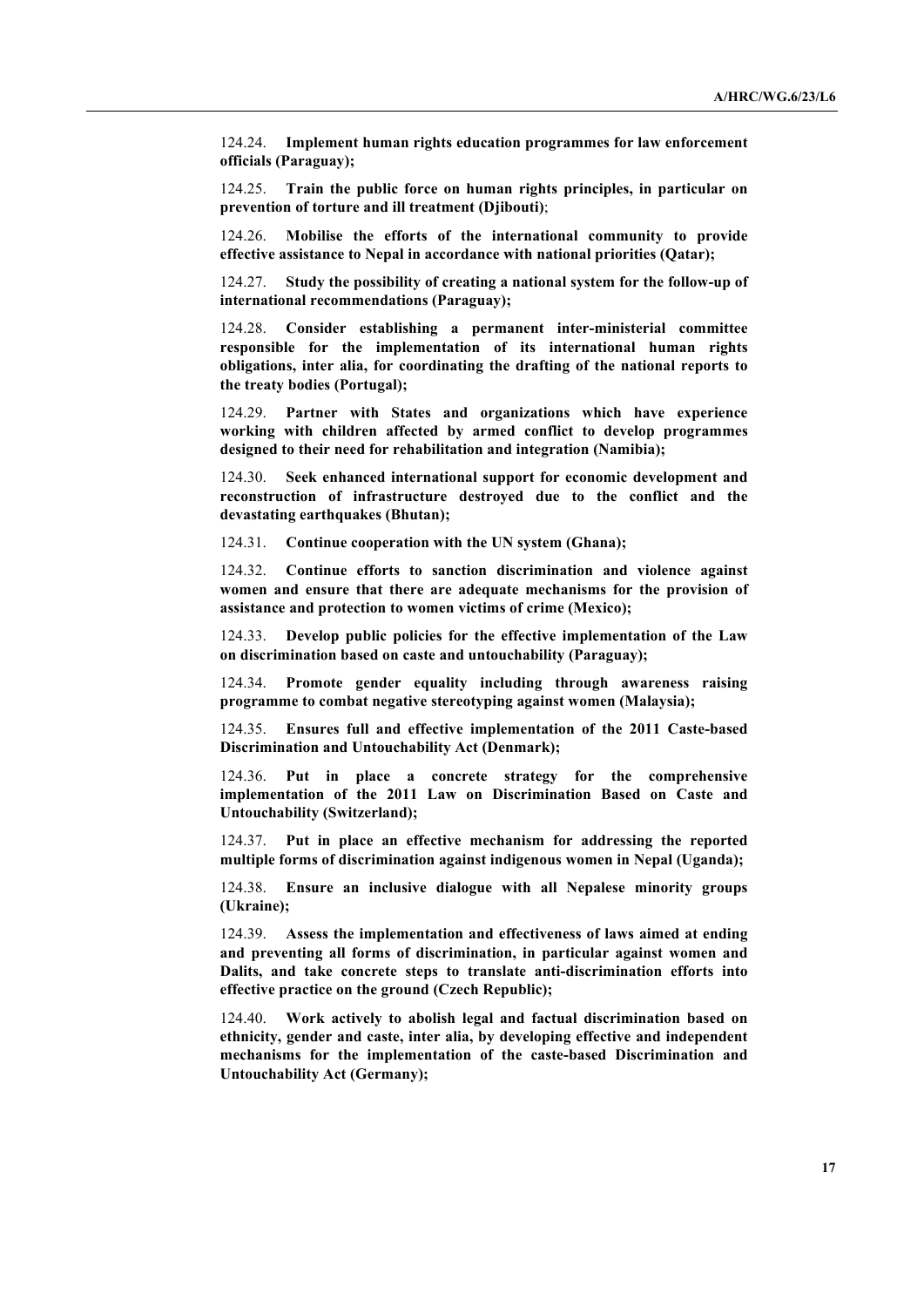124.41. **Take all necessary measures to ensure effective implementation of the Caste-based Discrimination and Untouchability Act of 2011 and to eliminate all forms of discrimination against women (Namibia);**

Establish specific mechanisms for the investigation and punishment **of possible cases of discrimination against LGBTI persons, particularly with regard to issues in relation to the administration (Spain);**

124.43. **Strengthen the protection of LGBTI people and work towards the full implementation of the current laws (Israel);**

124.44. **Guarantee respect of the principles of proportionality and necessity in all cases of use of force in conformity with the UN Basic Principles on the Use of Force and Firearms by Law Enforcement Officials (Switzerland);**

124.45. **Combat violence against women and guarantee equality of rights (France);**

124.46. **Ensure that the police provide a safe and confidential environment for women and girls to report incidents of violence, including sexual violence and incidents of trafficking, and that all complaints are recorded and effectively investigated (Netherlands);**

124.47. **Strengthen measures to combat violence against children, particularly with regard to the prevention of early and forced child marriages and child trafficking and in particular through awareness-raising campaigns among families (Belgium);**

124.48. **Take measures to enforce legislation prohibiting child labour and to facilitate access to education for all children, particularly the poor and disadvantaged (Brazil);**

124.49. **Enforce legislation prohibiting child labour, facilitate access to education for poor and disadvantaged children and reinforce labour inspections (Slovenia);**

124.50. **Reinforce and protect the rights of children, in particular by eliminating child labour and facilitating access of poor children to education (Djibouti)**;

124.51. **Give specific attention to the implementation of the plan aimed at eliminating worst form of child labour by 2016 and all forms of child labour by 2020, including prohibiting child labour in the informal sector (Russian Federation);**

124.52. **Ensure the independence and impartiality of the judicial system, in particular through efforts to guarantee that the Judicial Council operates without interference from the Executive Branch of government (Canada);**

124.53. **Take measures to guarantee that all outstanding allegations of crimes are investigated and to ensure that perpetrators of human rights violations are brought to justice in proceedings which meet with international standards (Netherlands);**

124.54. **End the impunity of law enforcement authorities (France);**

124.55. **Investigate all acts of discrimination against the Dalit community (Argentina);**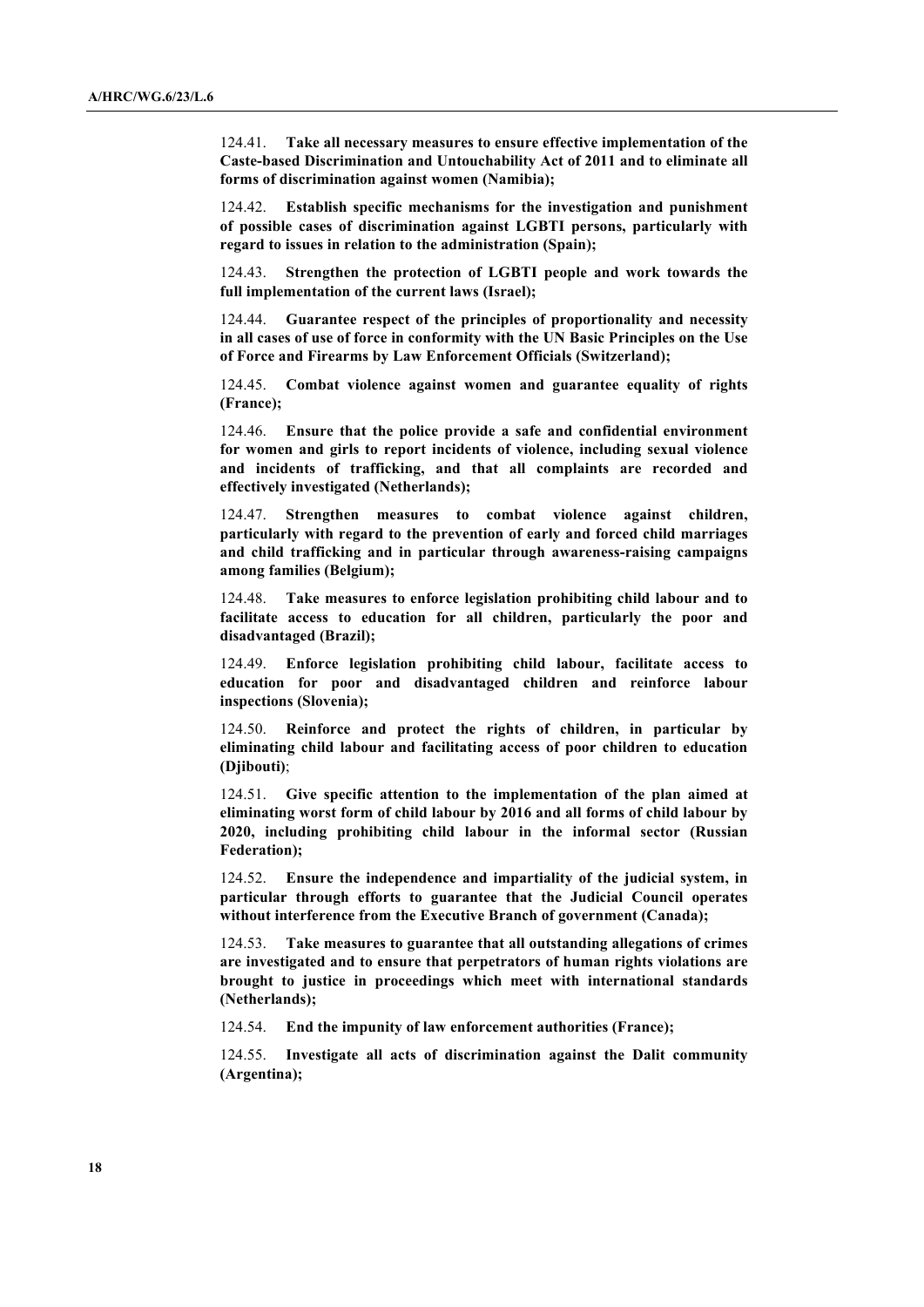124.56. **Develop a redress mechanism to address all forms of discrimination and human rights violations in post-earthquake reconstruction efforts (Australia);**

124.57. **Ensure that law enforcement thoroughly investigates all claims of domestic violence, and that perpetrators are prosecuted (Canada);**

124.58. **Facilitate complaints from victims of gender-based violence and their access to justice, prosecute and punish the perpetrators and protect the victims (Slovenia);**

124.59. **Adopt effective measures for the protection of and assistance to victims of gender-based violence and ensure that all cases of gender-based violence are duly investigated and perpetrators prosecuted (Czech Republic);**

124.60. **Investigate all case of threat and attacks against human rights defenders (Botswana);**

124.61. **Investigate and prosecute those who committed human rights violations on both sides of the country's civil war and provide reparations to victims in line with international, standards under the newly-formed Truth and Reconciliation Commission (New Zealand);**

124.62. **Make necessary efforts to investigate crimes under international law or human rights violations that have occurred, protecting victims of such violations and guaranteeing them access to justice and full and effective reparations (Uruguay);**

124.63. **Implement the Supreme Court rulings of 2013 and 2015 on the Truth, Reconciliation and Disappearance Act so that investigation into human rights violations committed during the civil war, compensation for victims and reconciliation efforts are undertaken in accordance with international standards on transitional justice (Czech Republic);**

124.64. **Ensure the effective functioning of the Truth and Reconciliation Commission and full implementation of its recommendations, including prosecution of those responsible for violent insurgency (India);**

124.65. **Adopt measures to ensure the participation of women in the peace process, including the truth commissions (Costa Rica);**

124.66. **Implement special detention and internment centres for boys and girls, with a view to avoid their future criminalization and to promote the reintegration into society (Chile);**

124.67. **Amend the citizenship laws to allow citizenship through either parent (Hungary);**

124.68. **Ensure that provisions in the revised Constitution guarantee the equal rights of women as well as their right to acquire, retain and transfer citizenship (Sierra Leone);**

124.69. **Amend legislation on nationality in order to be able to grant Nepali nationality through either parent (Spain);**

124.70. **Implement measures to ensure that the rights to acquire, transfer and retain citizenship are extended equally to all women and their children (New Zealand);**

124.72. **Provide protection to the family as the natural and fundamental unit of the society (Egypt);**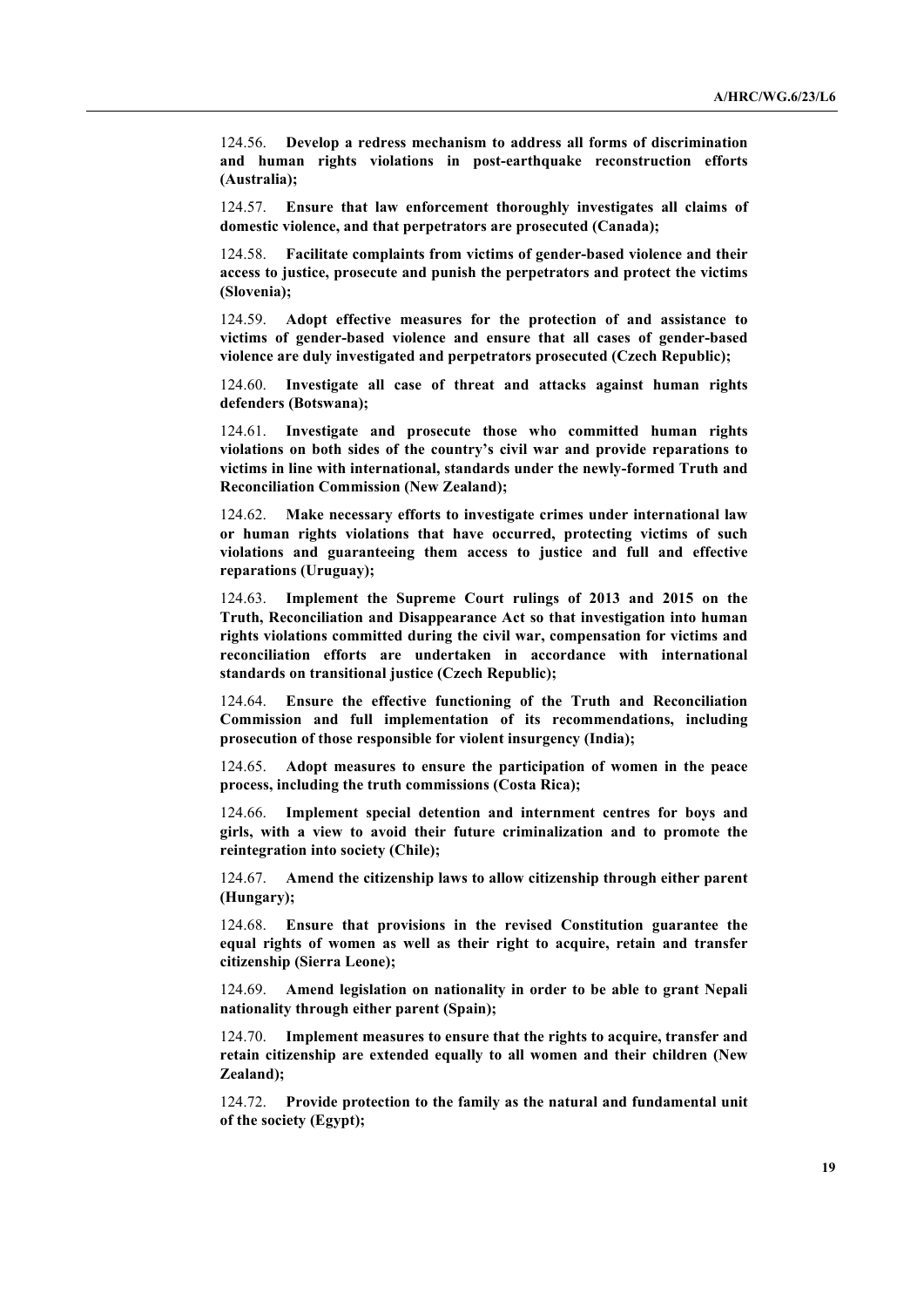124.73. **Ensure the right to freedom of expression online/offline in law and in practice, including by decriminalizing defamation, and to investigate all cases of threats and attacks against journalists and human rights defenders (Estonia);**

124.74. **Create and maintain, in law and practice, a safe and enabling environment in which journalists, media workers, human rights defenders and civil society can operate free from hindrance and insecurity, in accordance with Human Rights Council resolutions 22/6, 27/5 and 27/31 (Ireland);**

124.75. **Ensure that freedom of assemblies are guaranteed and lift all restrictions on peaceful protests (Cyprus);**

124.76. **Redouble efforts towards providing more opportunities for women's active involvement in the economic and political spheres (Mauritius);**

124.77. **Continue to advocate for the principle of equality between men and women in the decision making (Timor-Leste);**

124.78. **Speed up the process to promote more participation of women in public offices (Israel);**

124.79. **Ensure equal opportunities for women in the labour market (South Africa);**

124.80. **Continue to build on the successful programs for the creation of jobs and assistance to those most vulnerable, in the fight against poverty and social inequalities (Venezuela (Bolivarian Republic of));**

124.81. **Ensure implementation of legislation on the minimum wage in all sectors (South Africa);**

124.82. **Ensure equal remuneration for men and women workers for the same work or similar work and for the prevention of discrimination on grounds of sex (South Africa);**

124.83. **Ensure the freed bonded laborers' access to fertile land and their equal enjoyment of human rights, including the right to work and right to property, in line with the observations made by the Committee on Economic, Social and Cultural Rights (Finland);**

124.84. **Continue its fight against poverty with the support and cooperation of the international community (Bangladesh);**

124.85. **Continue to reduce poverty as a priority in the national development plan and improve the living standards of vulnerable groups (China);**

124.86. **Apply in its periodic development plans a policy on poverty reduction aimed at social and economic justice (Cuba);**

124.87. **Ensure effective implementation of its poverty alleviation policy as well as consider adopting a comprehensive national strategy to ensure food and nutrition security for its people (Malaysia);**

124.88. **Persevere in its efforts to combat poverty and facilitate access to water for rural populations (Morocco);**

124.89. **Adopt a comprehensive national strategy to ensure food and nutrition security for all in line with international standards (Ireland);**

124.90. **Pursue its efforts with a view to facilitating access to housing for marginalized and low-income groups (Morocco);**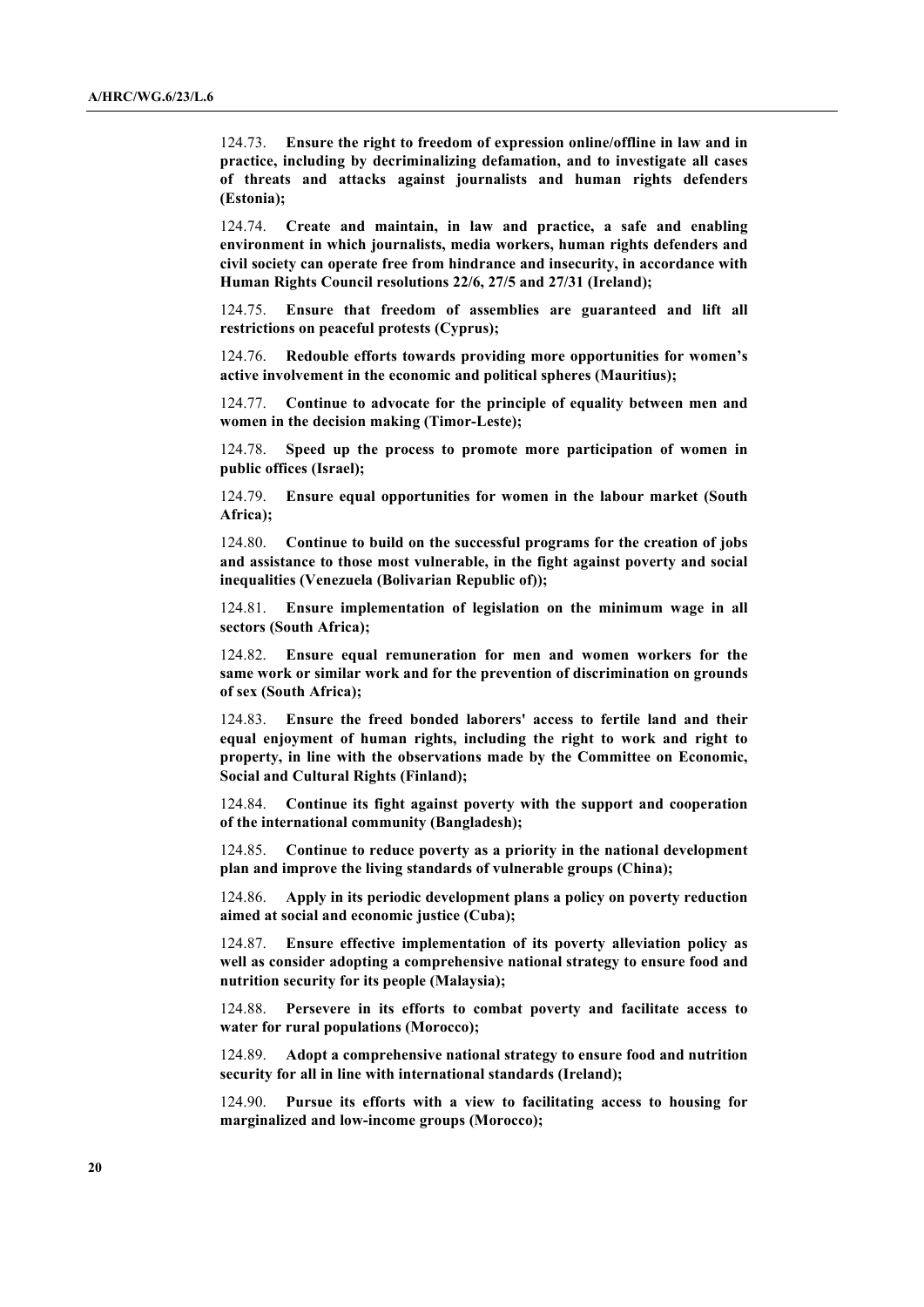124.91. **Continue to implement policy measures to ensure that quality healthcare is accessible to all, particularly women and children (Singapore);**

124.92. **Take measures to ensure universal vaccination coverage (Maldives);**

124.93. **Improve access to affordable healthcare for all through the effective implementation of its policies and directives (Thailand);**

124.94. **Further accelerate the efforts aiming at decreasing the infant, child and maternal mortality rates and increasing average life expectancy (Sri Lanka);**

124.95. **Continue taking action to reduce maternal and infant mortality (Israel);**

124.96. **Continue to implement measures to ensure all women and girls have equal access to quality sexual and reproductive healthcare (New Zealand);**

124.97. **Consider drafting a law that makes basic education mandatory and free (Qatar);**

124.98. **Consider expediting its work on the draft Bill to make basic education compulsory and free (Sri Lanka);**

124.99. **Continue to increase spending on education in order to improve coverage and quality of education with the special attention to the right to education of the vulnerable groups, including poor students, girls and children with disabilities (China);**

124.100. **Implement ongoing national policies to guarantee quality education to the multi-ethnic people (Lao People's Democratic Republic);**

124.101. **Accelerate the discussions regarding the bill to make basic education compulsory and free, currently under consideration (Israel);**

124.102. **Accelerate the process of considering the Education Bill currently under consideration at the Ministry of Education (Afghanistan)**;

124.103. **Ensure equal access to education for all children (Namibia);**

124.104. **Continue its efforts to improve access to education for all, including by providing adequate resources (Indonesia);**

124.105. **Ensure equal educational opportunities for all children, including girls and Dalit-children, in line with the observations made by the Committee on the Elimination of Discrimination against Women and the Committee on Economic, Social and Cultural Rights (Finland)**;

124.106. **Continue to pursue policies that will increase enrolment in schools of school-going aged children, in particular girls, and children from indigenous communities and minorities (Singapore);**

124.107. **Continue strengthening successful social policies that promote access to education and health of the people, particularly for women and children (Venezuela (Bolivarian Republic of));**

124.108. **Amend current education policies to ensure an inclusive education system and implement concrete measures to increase the participation of children with disability (Norway);**

124.109. **Take measures to ensure compulsory and free primary and quality education for all (Maldives);**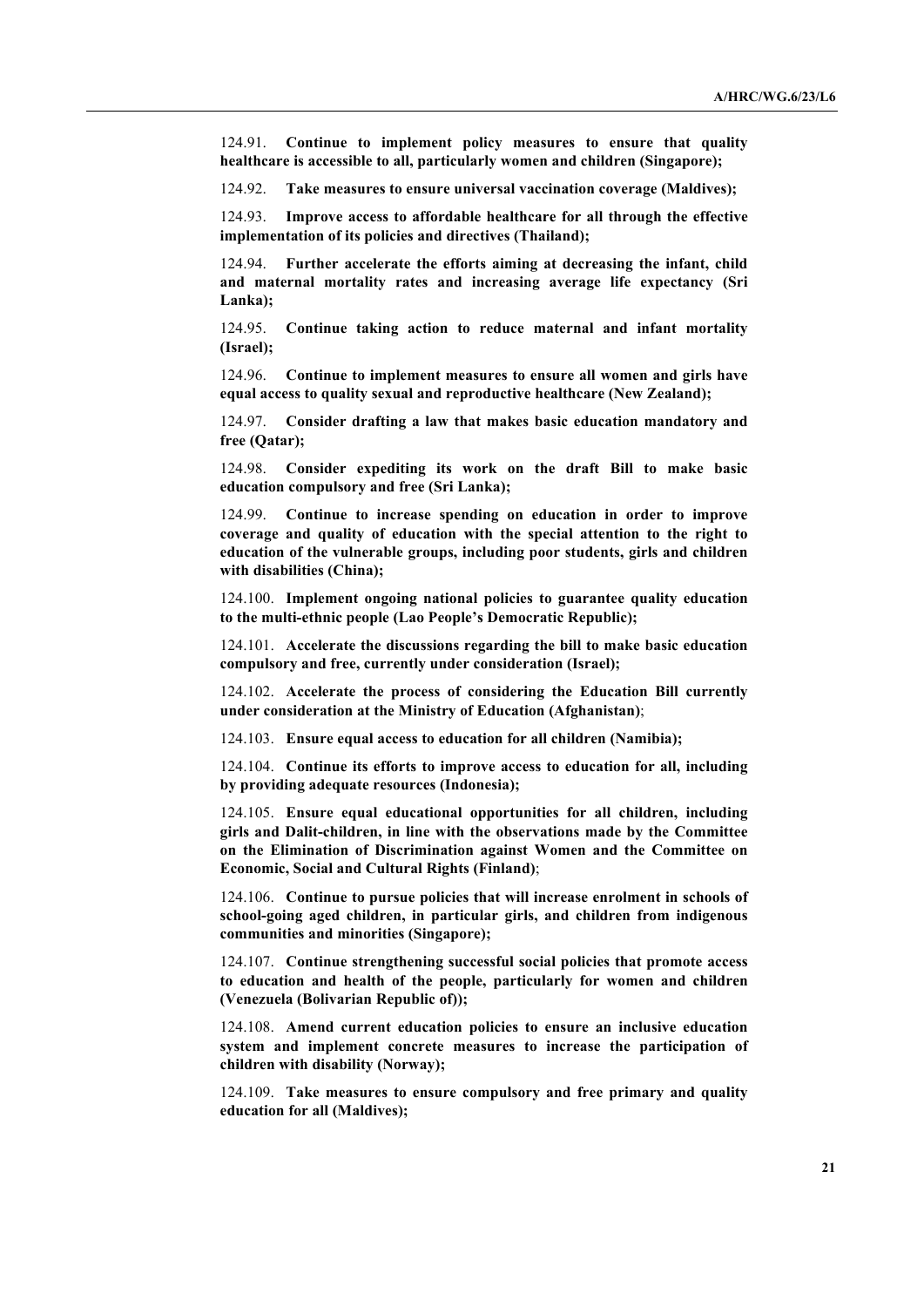124.110. **Design instruments for measuring and generating reliable and disaggregated data on persons with disabilities and remove any legal barrier and discriminatory practices towards persons with disabilities (Panama);**

124.111. **Include defenders of human rights of persons with disabilities in the decision-making process on education policies (Spain)**;

124.112. **Ensure that earthquake relief engages and addresses the needs of members of vulnerable communities, including Dalits, and promotes decent work (United States of America);**

124.113. **Collaborate with civil society, regional and global organisations to protect the rights of Nepalese migrant workers abroad (Australia);**

124.114. **Continue making progress in the implementation of measures to offer assistance and rehabilitation to persons displaced due to natural disasters (Colombia);**

124.115. **Continue to engage its partners with the view to build capacity and mobilize resources in support of its development efforts and in fulfilling its human rights obligations (Philippines);**

124.116. **Continue to implement policies for women development under SDGs (Pakistan).**

125. **The following recommendations will be examined by Nepal which will provide responses in due time, but no later than the 31st session of the Human Rights Council in March 2016:**

125.1. **Study the possibility of accepting the competence of the Committee against Torture (Panama);**

125.2. **Study the possibility of the ratification of the Optional Protocol to CAT (Panama);**

125.3. **Accede to the Optional Protocol to the Convention against Torture (New Zealand) (Czech Republic)**;

125.4. **Ratify the Optional Protocol to the Convention against Torture (Montenegro) (Denmark) (Uruguay) (Ghana) (Germany);**

125.5. **Sign and ratify OP-CAT (Portugal);**

125.6. **Sign OP-CAT (Sweden);**

125.7. **Ratify the ICRMW (Timor-Leste) (Sierra Leone);**

125.8. **Consider ratifying ICRMW (Philippines) (Egypt);**

125.9. **Continue its consideration to ratify the ICRMW (Indonesia);**

125.10. **Ratify the International Covenant for the Protection of All Persons from Enforced Disappearance (ICPPED) (Argentina) (Sierra Leone) (France) (Japan) (Ghana);**

125.11. **Ratify and implement the International Convention for the Protection of All Persons from Enforced Disappearance, (Paraguay);**

125.12. **Consider ratifying the Palermo Protocol to Prevent, Suppress and Punish Trafficking in Persons, especially women and children (Egypt);**

125.13. **Ratify the Rome Statute of the International Criminal Court (Switzerland) (Portugal) (Germany) (Ghana);**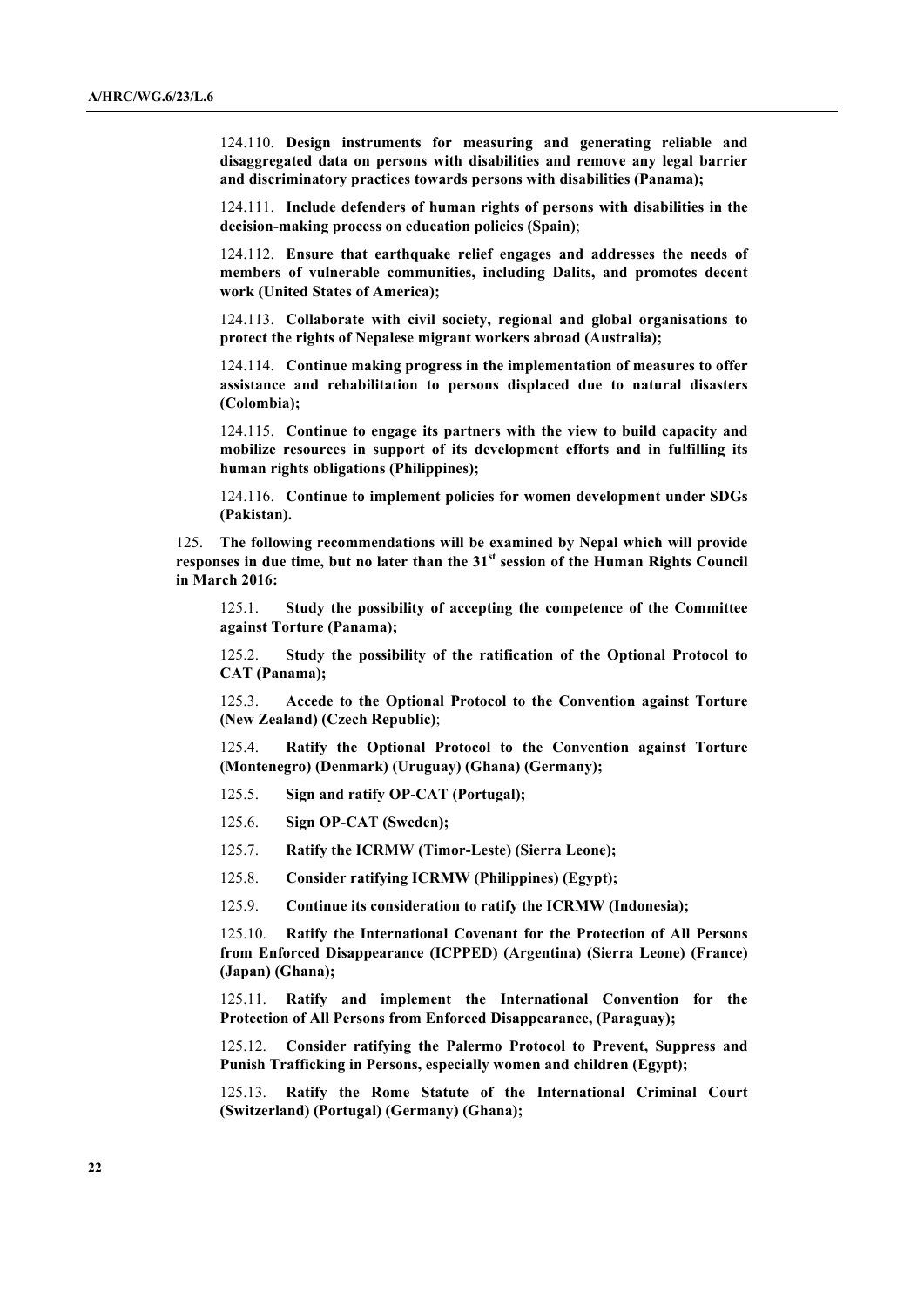125.14. **Ratify and implement the Rome Statute (Paraguay);**

125.15. **Ratify the Rome Statute of the International Criminal Court and incorporate its provisions into national legislation; and accede to the Agreement on Privileges and Immunities of the Court (Estonia);**

125.16. **Ratify and implement in the national legislation the Rome Statute of the International Criminal Court (Costa Rica);**

125.17. **Ratify the Rome Statute of the ICC and implement it in its national legislation (Hungary);**

125.18. **Accede to the Rome Statute of the ICC (Czech Republic);**

125.19. **Accede to the Rome Statute of the International Criminal Court and the Convention on the Non-Applicability of Statutory Limitations to War Crimes and Crimes Against Humanity (Uruguay);**

125.20. **Accede to and fully align its national legislation with the Rome Statute of the International Criminal Court (Latvia);**

125.21. **Take all necessary measures towards acceding to the Rome Statute of the International Criminal Court (Cyprus);**

125.22. **Ratify ILO Convention No. 87 (Algeria);**

125.22bis **Consider amending the Constitution to allow women to convey their citizenship to their children and foreign spouses on an equal basis with men (United States of America);**

125.23. **Enact consolidated laws addressing all types of sexual violence effectively, with provisions of no statutory limitation on rape and other sexual violence, adequate witness and victim protection mechanisms, compensation from state and measures to address special needs of girls below 16 (Norway);**

125.24. **Decriminalize the act of attempted suicide (Haiti) 4 ;**

125.25. **Accept the request of visit by the Special Rapporteur on the promotion of truth, justice, reparation and guarantees of non-recurrence, the Special Rapporteur on human rights defenders, the United Nations Working Group on enforced or involuntary disappearances and cooperate fully with the mandate holders (Hungary);**

125.26. **Accept the requests to visit the country made by some special procedures, including the request made by the Special Rapporteur on the promotion of truth, justice, reparation and guarantees of non-recurrence (Uruguay);**

125.27. **Amend the 2014 Commission on Investigation of Disappeared Persons, Truth and Reconciliation Act (TRC) in compliance with the Supreme Court ruling of 26 February, 2015 in order to uphold international standards relating to accountability for gross violations of international human rights and international humanitarian law (Denmark);**

125.28. **Raise the age of criminal responsibility of children that currently stands at 10 years of age (Chile);**

<sup>&</sup>lt;sup>4</sup> The recommendation as read during the interactive dialogue: Decriminalize suicide (Haiti).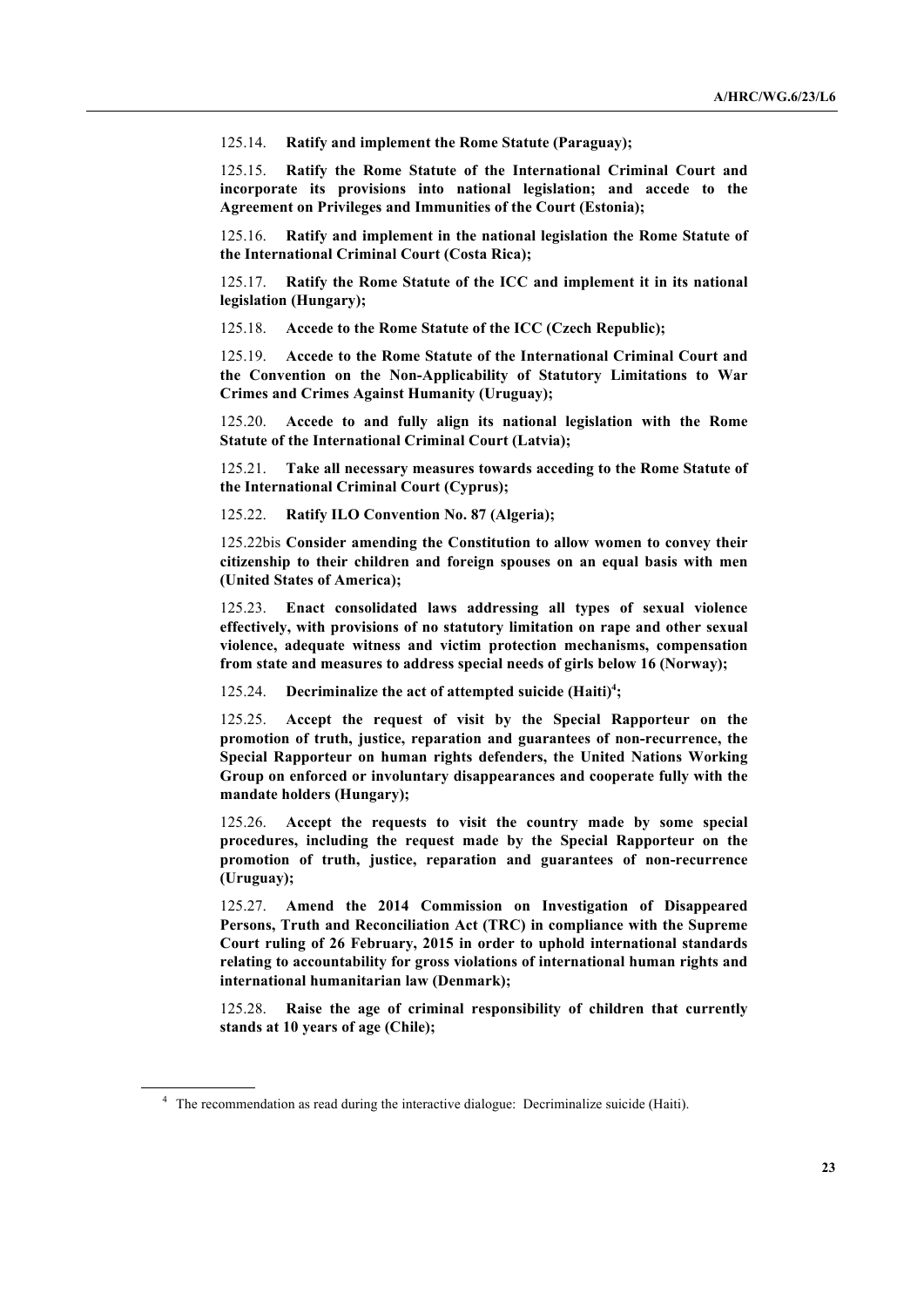125.29. **Take measures to implement the Supreme Court`s decision concerning same sex marriage (Brazil).**

126. **The recommendations below did not enjoy the support of Nepal and would thus be noted:**

126.1. **Ratify the Optional Protocol to ICESCR (Uruguay);**

126.2. **Sign and ratify the OP-ICESCR (Portugal);**

126.3. **Ratify the Optional Protocol to the Convention on the Rights of the Child on a Communications Procedures (Slovakia) (Chile) (Montenegro);**

126.4. **Consider ratifying ILO Convention No. 189 (Philippines);**

126.5. **Ratify the Conventions on refugees and stateless persons (Portugal);**

126.6. **Ensure the protection of Tibetan refugees by ratifying and applying the 1951 Convention relating to the Status of Refugees and its 1967 protocol (France);**

126.7. **Consider amending the Constitution to strike provisions that appear to curtail religious freedoms (United States of America);**

126.8. **Set up an independent Commission for children and women (India);**

126.9. **Issue a standing invitation to the special procedures of the Human Rights Council (Switzerland);**

126.10. **Issue a standing invitation to the special procedures of the Human Rights Council (Czech Republic);**

126.11. **Extend a standing invitation to the special procedures mechanisms to visit the country (Costa Rica);**

126.12. **Extend a standing invitation to all Special Procedure mandate holders (Latvia);**

126.13. **Extend a standing invitation to special procedures (Uruguay);**

126.14. **Consider extending a standing invitation to the mandate holders of all special procedures of the Human Rights Council (Republic of Korea);**

126.15. **Strengthen the rule of law by establishing an independent complaints commission capable of investigating and prosecuting complaints against the security forces (United Kingdom of Great Britain and Northern Ireland);**

126.16. **Eliminate the prohibition of conversion to another religion, which undermines freedom of religion (Spain);**

126.17. **Provide refugees and their families with identification certificates making sure that all children of refugees have access to education, and repeal restrictions on refugees' rights to own property, to work, to establish and incorporate businesses and to travel freely (Germany);**

126.18. **Register refugees and provide documentation so they are able to work, access education, and travel (United States of America).**

127. With regard to the recommendations noted above in paragraphs 126.1 and 126.2, Nepal considers that the current priority of the Government of Nepal is to effectively fulfil its obligations created by the international instruments to which it is a party. The Government will be effortful to join more international instruments by considering our national interest and existing implementation capacity. More importantly, the supreme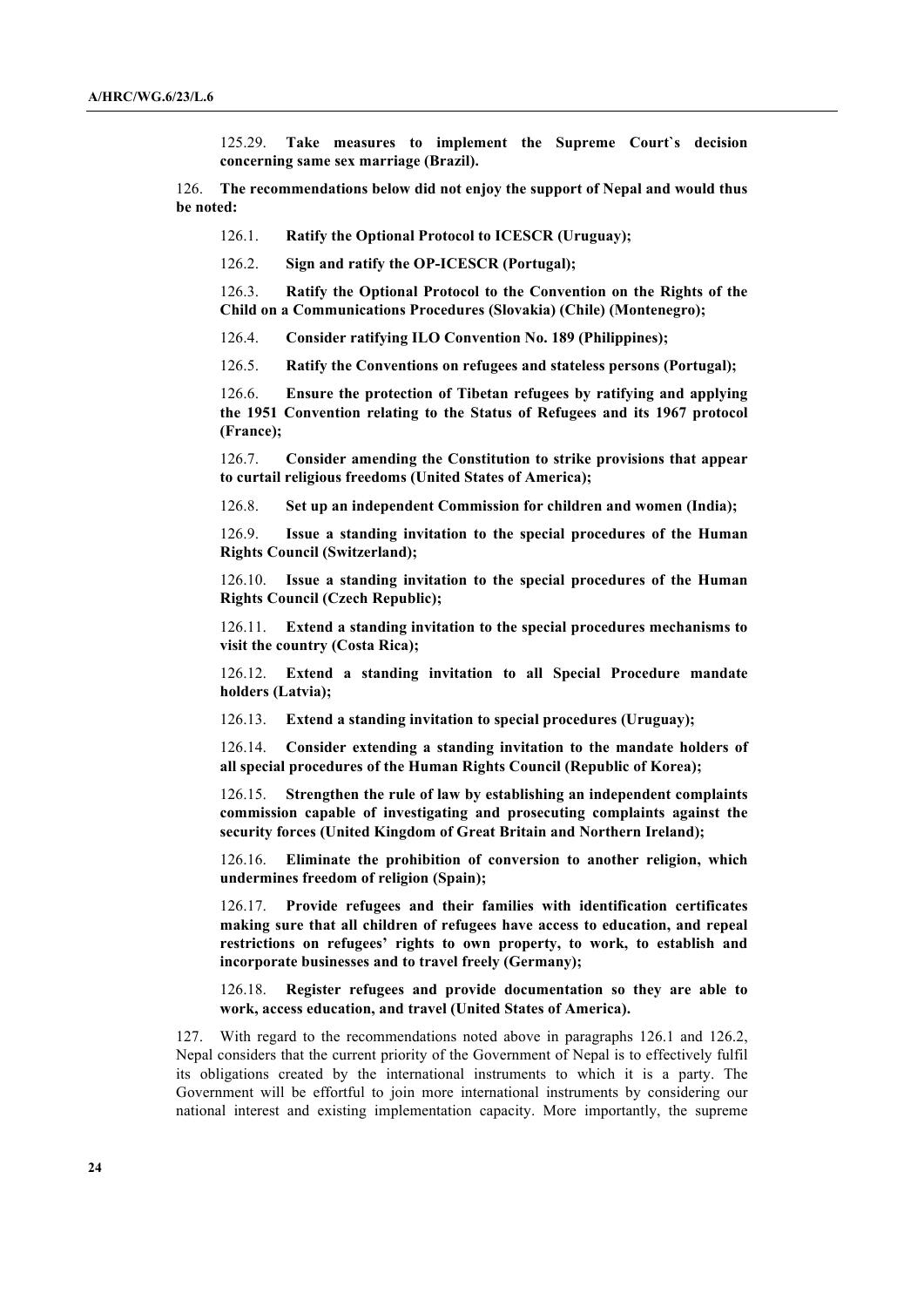priority of the new government of Nepal is to implement the new constitution promulgated on 20 September 2015, which has guaranteed more than 32 human rights and created specific obligations to institutionalize substantive equality and egalitarian society. Moreover, the Government has pursued the policy to build requisite infrastructure before joining any international instruments.

128. With regard to the recommendations noted above in paragraph 126.3, Nepal considers that current priority of the Government of Nepal is to effectively fulfil the obligations created by the international instruments to which it is a party. The Government will be effortful to join more international instruments by considering our national interest and existing implementation capacity. More importantly, the supreme priority of the new government of Nepal is to implement the new constitution promulgated on 20 September 2015, which has guaranteed more than 32 human rights and created specific obligations to institutionalize substantive equality and egalitarian society. Moreover, the Government has pursued the policy to build requisite infrastructure before joining any international instruments.

129. With regard to the recommendation noted above in paragraphs 126.5 and 126.6, the Government of Nepal has no intention to join the refugee convention and its protocol because of its open border with neighbouring country, small size of the country and limited resources.

130. With regard to the recommendation noted above in paragraph 126.7, Nepal considers that the Constitution promulgated by the elected Constituent Assembly fully ensures religious freedom to all people, and prohibits discrimination of any forms on ground of religious faith and philosophy. Every person is free to choose, adopt, profess or practice religious belief.

With regard to the recommendation noted above in paragraph 126.8, Nepal considers that the National Human Rights Commission is empowered to undertake necessary actions for the protection, promotion and monitoring of child rights situation on the basis of the principle of the best interest of the child. The Government of Nepal views that the establishment of a separate Commission for children will create duplication and coordination problem between the mandates of National Human Rights Institutions. The new Constitution has upgraded National Women Commission as independent constitutional body.

132. With regard to the recommendations noted above in paragraphs 126.9 to 126.14, the Government of Nepal is committed to further strengthen its engagement with the Special Procedures and UN human rights mechanisms. As of now, ten Special Rapporteurs/Mandate holders have already visited on different occasions. Last year, Nepal had agreed the visit request of two Special Rapporteurs, namely, Special Rapporteur on Migrants and Special rapporteur's on rule of on independence of judges and lawyers. But it has not been taken place. We will consider the remaining request of country visit of the mandate holders and Special Procedures. In order to make the country visit more effective and fruitful, we will invite the mandate holders and Special Procedures on case to case basis.

133. With regard to the recommendation noted above in paragraph 126.15, Nepal considers that as per the prevailing laws of Nepal, no security personnel can enjoy immunity from criminal liability in case of human rights violation. In such case, the legislation of Nepal provides adequate mechanisms to investigate and prosecute the alleged perpetrators and bring them to justice. National Human Rights Commission, an independent constitutional body, is empowered to effectively monitor the situation of human rights violation.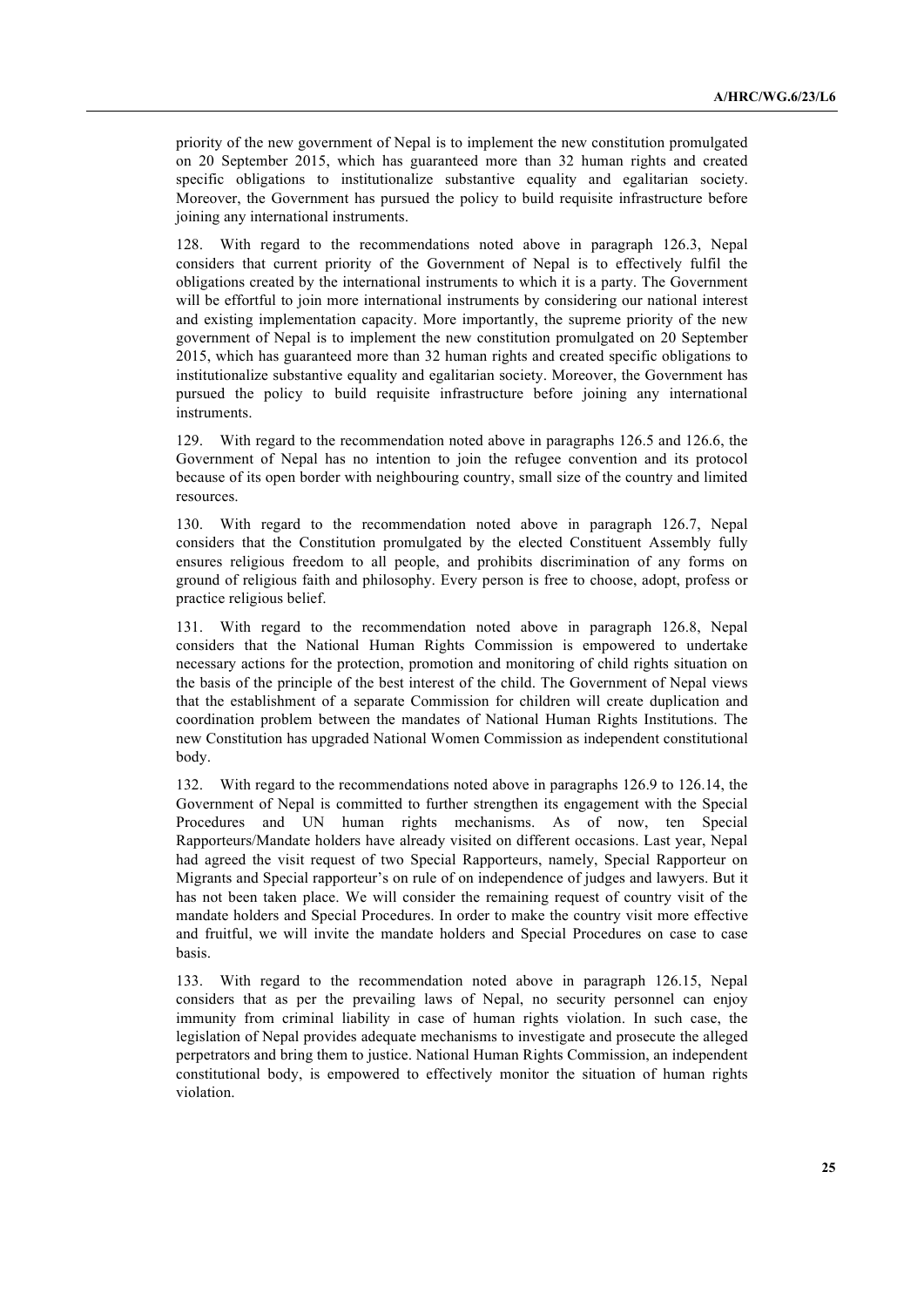134. With regard to the recommendation noted above in paragraph 126.16, Nepal considers that the constitution promulgated by the elected Constituent Assembly fully ensures religious freedom to all people, and prohibits discrimination of any forms on ground of religious faith and philosophy. Every person is free to choose, adopt, profess or practice religious belief. However, proselytism by force or undue influence or inducement is prohibited. This does not undermine freedom of religion.

135. With regard to the recommendation noted above in paragraphs 126.17 and 126.18, Nepal states it is not a party to the Refugee Convention and its protocol. However, it has provided temporary shelter to refugees on humanitarian ground. The refugees who enter into Nepal before 1990 had been provided refugee status who are free to enjoy the rights and liberty in accordance with the prevailing laws of Nepal. The Government of Nepal has pursued not to recognize foreigners as refugees. Nevertheless, the Government is effortful to update the records of such foreigners and their children in order to remove difficulties of their children to enjoy right to education.

136. **All conclusions and/or recommendations contained in the present report reflect the position of the submitting State(s) and/or the State under review. They should not be construed as endorsed by the Working Group as a whole.**